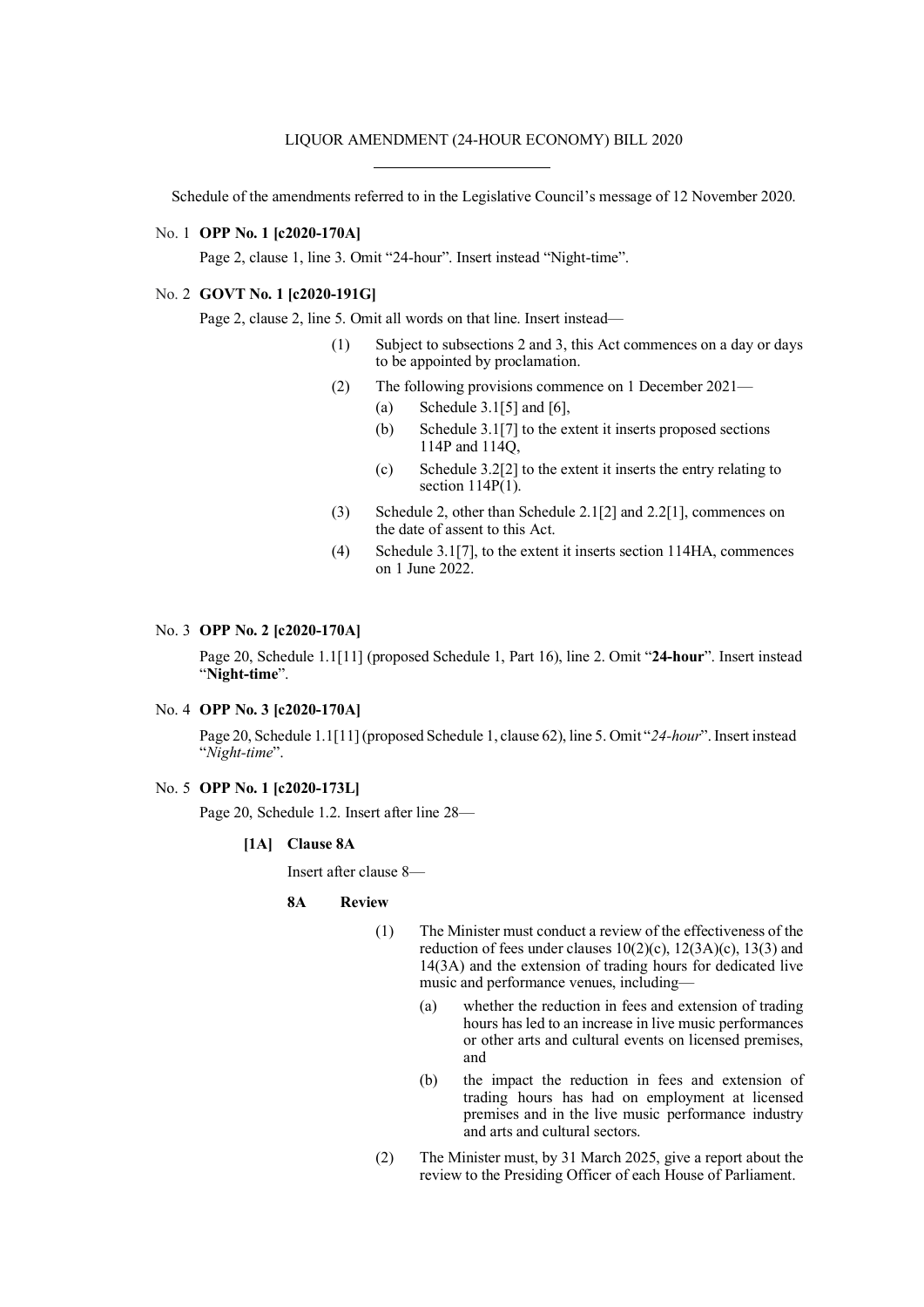- (3) A copy of a report given to the Presiding Officer of a House of Parliament under subclause (2) must be laid before the House within 5 sitting days of the House after it is received by the Presiding Officer.
- (4) This clause is repealed on 30 April 2025.

# No. 6 **OPP No. 2 [c2020-173L] [as amended by OPP Nos 1-2 on c2020-236]**

Page 20, Schedule  $1.2[2]$  (proposed clause  $10(2)(b)$ ), line 39. Omit "10%.". Insert instead—

10%, or

- (c) for dedicated live music and performance venues—by 80%.
- (3) Subclause (2)(c) ceases to have effect on 31 December 2024.
- (4) Subclauses (2)(c) and (3) and this subclause are repealed on 30 April 2025.

### No. 7 **OPP No. 3 [c2020-173L]**

Page 21, Schedule 1.2, line 39. Omit "10%.". Insert instead—

10%, or

(c) for dedicated live music and performance venues—by 80%.

# **[9A] Clause 12(6)**–**(8)**

Insert after clause 12(5)—

- (6) However, subclause  $(2)(c)$  does not apply if, in the Secretary's opinion, the licensed premises do not have a market orientation towards live performances, the arts or cultural events and endeavours.
- (7) Subclause (3A)(c) ceases to have effect on 31 December 2024.
- (8) Subclauses (3A)(c), (6) and (7) and this subclause are repealed on 30 April 2025.

# No. 8 **GOVT No. 2 [c2020-191G]**

Page 26, Schedule 2.2[1], line 3. Omit all words on that line. Insert instead—

Omit the clause.

## **[1A] Clauses 123A and 123B**

Insert after clause 123—

### No. 9 **GOVT No. 3 [c2020-191G]**

Page 26, Schedule 2.2[1], line 4. Omit "**123**". Insert instead "**123A**".

#### No. 10**OPP No. 1 [c2020-235A]**

Page 26, Schedule 2.2[1], proposed clause 123. Omit "dedicated" from clause 123(c). Insert instead "excluded".

# No. 11**OPP No. 4 [c2020-173L]**

Page 26, Schedule 2.2[1] (proposed clause 123), lines 17–22. Omit all words on those lines.

# No. 12**OPP No. 2 [c2020-235A]**

Page 26, Schedule 2.2[1], proposed clause 123. Insert at the end of the clause—

(2) In this clause—

#### *excluded live music and performance venue*—

- (a) means a music hall, concert hall, dance hall or other licensed premises or space with a market orientation towards live music, live performances or creative or cultural uses, but
- (b) does not include premises that do not provide significant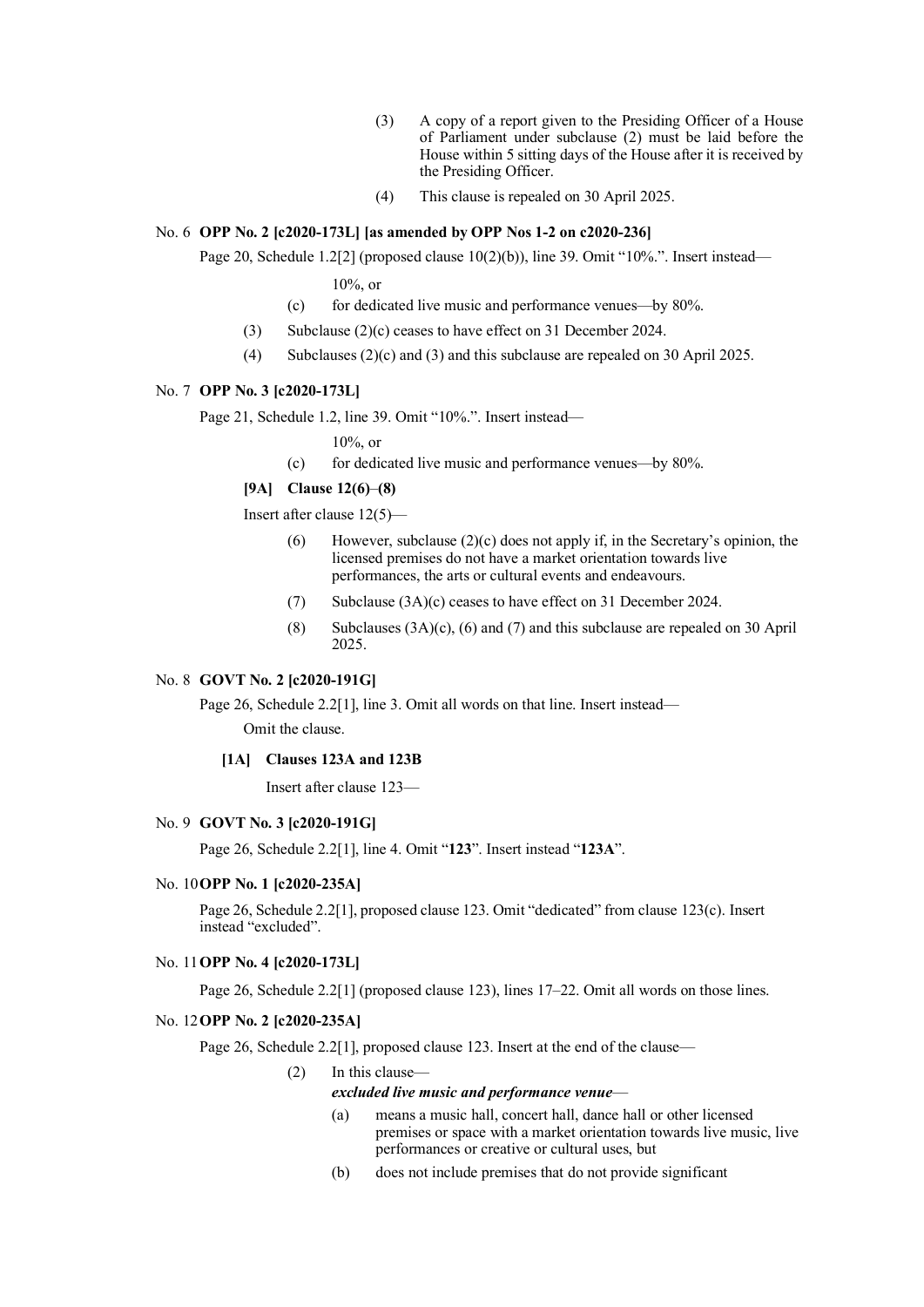employment for musicians, performers or artists.

### No. 13**GOVT No. 4 [c2020-191G]**

Page 26, Schedule 2.2[1], line 23. Omit "**123A**". Insert instead "**123B**".

## No. 14**GOVT No. 5 [c2020-191G]**

Page 27, Schedule 3.1[5], line 29. Omit "114Q". Insert instead "114P".

# No. 15**GOVT No. 6 [c2020-191G]**

Page 27, Schedule 3.1[6], line 36. Omit "114Q". Insert instead "114P".

#### No. 16**GRNS No. 3 [c2020-154Q]**

Page 28, Schedule 3.1. Insert after line 34–

## **114HA Age to be verified when agreement made for same day delivery**

- (1) A same day delivery provider must, at the time the agreement for the same day liquor delivery is entered into—
	- (a) use an accredited identity service provider to verify the person entering into the agreement is at least 18 years of age if it is the first time the person has entered into an agreement with the provider, or
	- (b) use another process, that meets at least the minimum standard prescribed by the regulations, to verify the person's age.

Maximum penalty—50 penalty units.

(2) For a second or subsequent occasion on which a person intends to enter into an agreement with a same day delivery provider for the delivery of liquor, the provider must, before entering into the agreement, require the person to undergo a form of authentication prescribed by the regulations.

Maximum penalty—50 penalty units.

(3) In this section—

accredited identity service provider means an identity service provider who has been accredited under the Trusted Digital Identity Framework published by the Digital Transformation Agency on behalf of the Commonwealth.

# No. 17**OPP No. 1 [c2020-200A]**

Page 29, Schedule 3.1[7], proposed section 114J, line 2. Omit "same day". Insert instead "liquor".

# No. 18**OPP No. 1 [c2020-214C]**

Page 29, Schedule 3.1, proposed section 114J. Insert the following after line 4—

(1A) It is a defence to a prosecution under subsection (1) for the person who delivered the liquor if it is proved that at the time of the alleged offence the person did not know, and could not reasonably be expected to have known, that the person was delivering liquor.

**Example.** A courier delivers a package on behalf of an interstate retailer and is unaware the delivery includes liquor.

# No. 19**OPP No. 2 [c2020-200A]**

Page 29, Schedule 3.1[7], proposed section 114J. Insert after line 4—

(2) In this section *liquor delivery* means—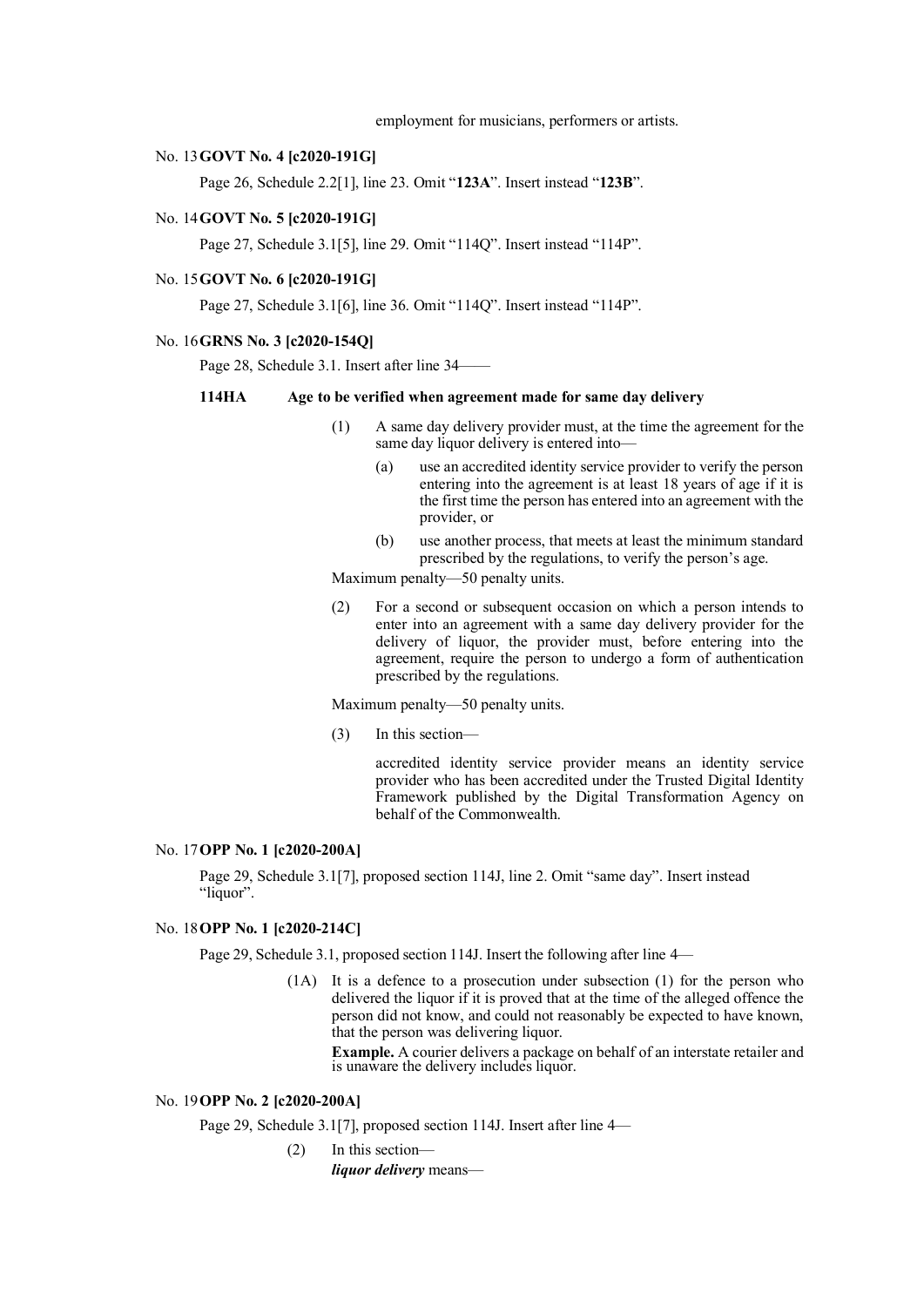- (a) a same day delivery, or
- (b) another delivery of packaged liquor, under a commercial arrangement, to a person in New South Wales after it is purchased by retail, irrespective of the State or Territory in which the sale is made.

# No. 20**GOVT No. 7 [c2020-191G]**

Page 29, Schedule 3.1<sup>[7]</sup>, proposed section 114L, line 28. Omit "5 am". Insert instead "9 am".

### No. 21**GOVT No. 1 [c2020-213A]**

Page 29, Schedule 3.1[7], lines 28–30. Omit all words from ", or" to "made".

## No. 22**GOVT No. 8 [c2020-191G]**

Page 31, Schedule 3.1[7], proposed section 114P. Insert after line 25—

- (2A) For the purposes of subsection (1), training to ensure liquor delivered by same day delivery providers, and employees and agents, is supplied responsibly must include information that is part of a training program that—
	- (a) is developed and approved by the Secretary and published on a publicly accessible Government website, and
	- (b) complies with any minimum requirements for the training prescribed by the regulations under subsection (3)(a).

### No. 23**GOVT No. 9 [c2020-191G]**

Page 31, Schedule 3.1[7], proposed section 114P. Insert after line 29—

(a1) requirements about testing knowledge of information that is part of the training, and

#### No. 24**GOVT No. 10 [c2020-191G]**

Page 31, Schedule 3.1[7], proposed section 114P, lines 31 and 32. Omit ", including information that may be used by other persons to conduct the training".

#### No. 25**OPP No. 5 [c2020-197]**

Page 32, Schedule 3.1[7], proposed section 114R, lines 3–13. Omit all words on those lines. Insert instead—

#### **114R Review of regulation of liquor deliveries**

- (1) The Minister is to review the operation of this Act in relation to the following—
	- (a) same day deliveries,
	- (b) other liquor deliveries,
	- (c) the requirement to provide evidence of age and identity for same day deliveries and other liquor deliveries.
- (2) The review under subsection  $(1)(a)$  must include consideration of whether—
	- (a) the policy objectives of the Act in relation to same day deliveries, including rapid delivery, remain valid, and
	- (b) the terms of this Division remain appropriate for securing the objectives.
- (3) The review under subsection  $(1)(b)$  must include consideration of-
	- (a) emerging trends and technologies relevant to liquor deliveries that are not same day deliveries, and
	- (b) any additional harm minimisation measures that may be appropriate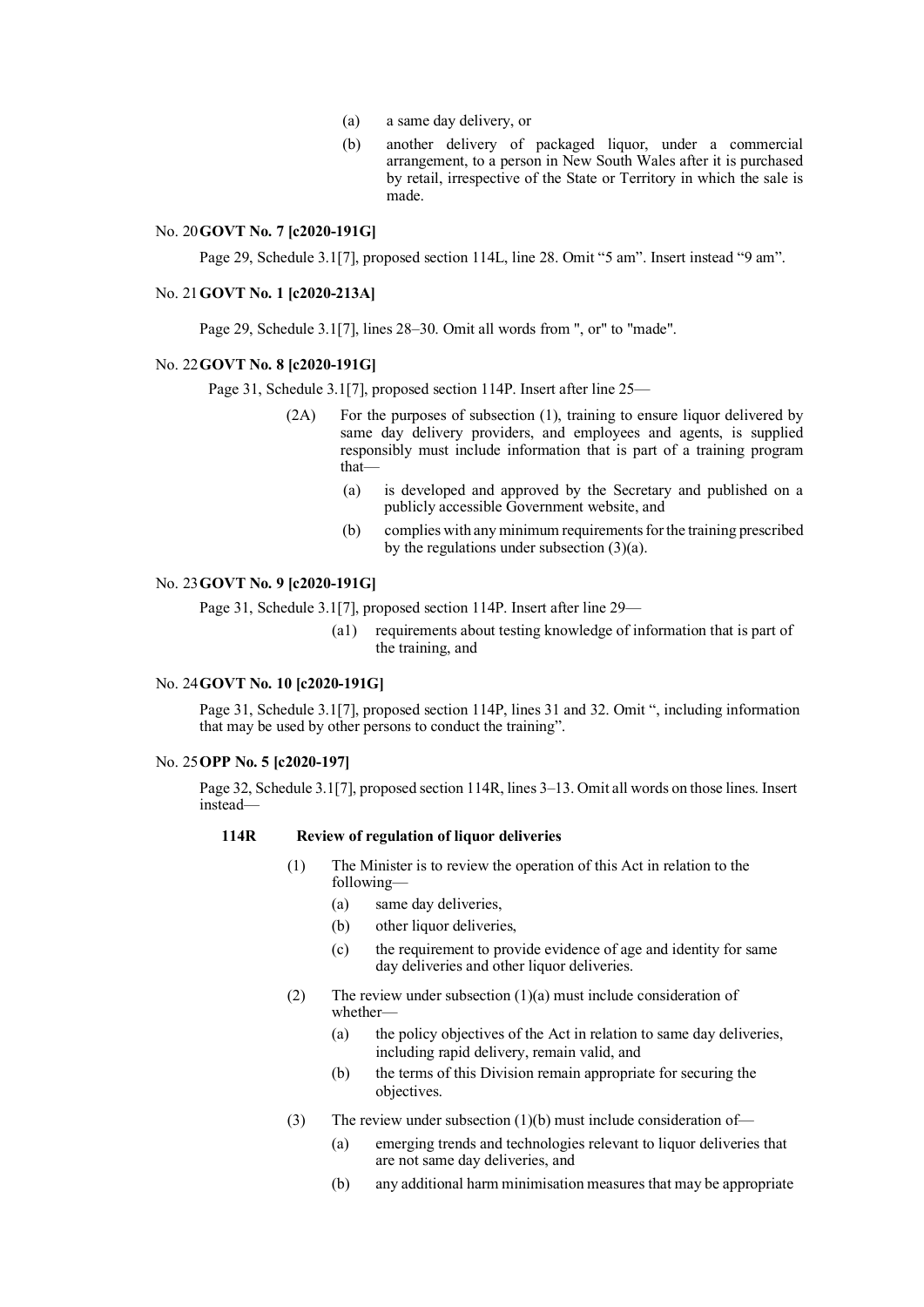for the liquor deliveries, and

- (c) the use of direct and social media marketing and the collection of consumer data to target vulnerable communities.
- (4) The review under subsection  $(1)(c)$  must include consideration of whether additional evidence of age requirements are needed for liquor deliveries that are not same day deliveries.
- (5) A review under this section is to be undertaken as soon as practicable after—
	- (a) for a review under subsection (1)(a) and (b)  $-2$  years after the commencement of this section, and
	- (b) for a review under subsection  $(1)(c)$ —1 year after the commencement of this section.
- (6) A report on the outcome of a review under this section is to be tabled in each House of Parliament within—
	- (a) for a review under subsection  $(1)(a)$  and  $(b)$ —6 months after the end of the period of 2 years, and
	- (b) for a review under subsection  $(1)(c)$ —6 months after the end of the period of 1year.

## No. 26**OPP No. 6 [c2020-197]**

Page 32, Schedule 3.1[8]. Insert after line 22—

- (f4) matters relating to the recording and reporting of data about alcohol sales or deliveries by same day delivery providers, including, for example, requirements relating to—
	- (i) the type of records to be kept, and
	- (ii) the frequency with which providers must provide reports,

# No. 27**GOVT No. 11 [c2020-191G]**

Page 33, Schedule 3.2[1], proposed clause 107G. Insert after line 23—

- (2) For the purposes of section 114P(3)(a1), the training must require a same day delivery provider, employee or agent to—
	- (a) complete a test, approved by the Secretary, that demonstrates the provider's, employee's or agent's knowledge of the information that is part of the training, and
	- (b) register the provider's, employee's or agent's completion of the training and test on an online system approved by the Secretary.

### No. 28**GOVT No. 2 [c2020-213A]**

Page 33, Schedule 3.2[2], after line 25, entry for Section 114P(1). Omit "\$550". Insert instead "\$1,100".

# No. 29**GOVT No. 1 [c2020-202]**

Page 33, Schedule 3.2[2]. Insert after the entry for section 114P(1)—

Section 117(5B) \$1,100

# No. 30**GOVT No. 1 [c2020-199A]**

Page 34, Schedule 4.1. Insert after line 3—

### **[1AA] Section 3 Objects of Act**

Insert ", and the operation of licensed premises," after "consumption of liquor" in section  $3(2)(c)$ .

**[1AB] Section 3(2)(c)**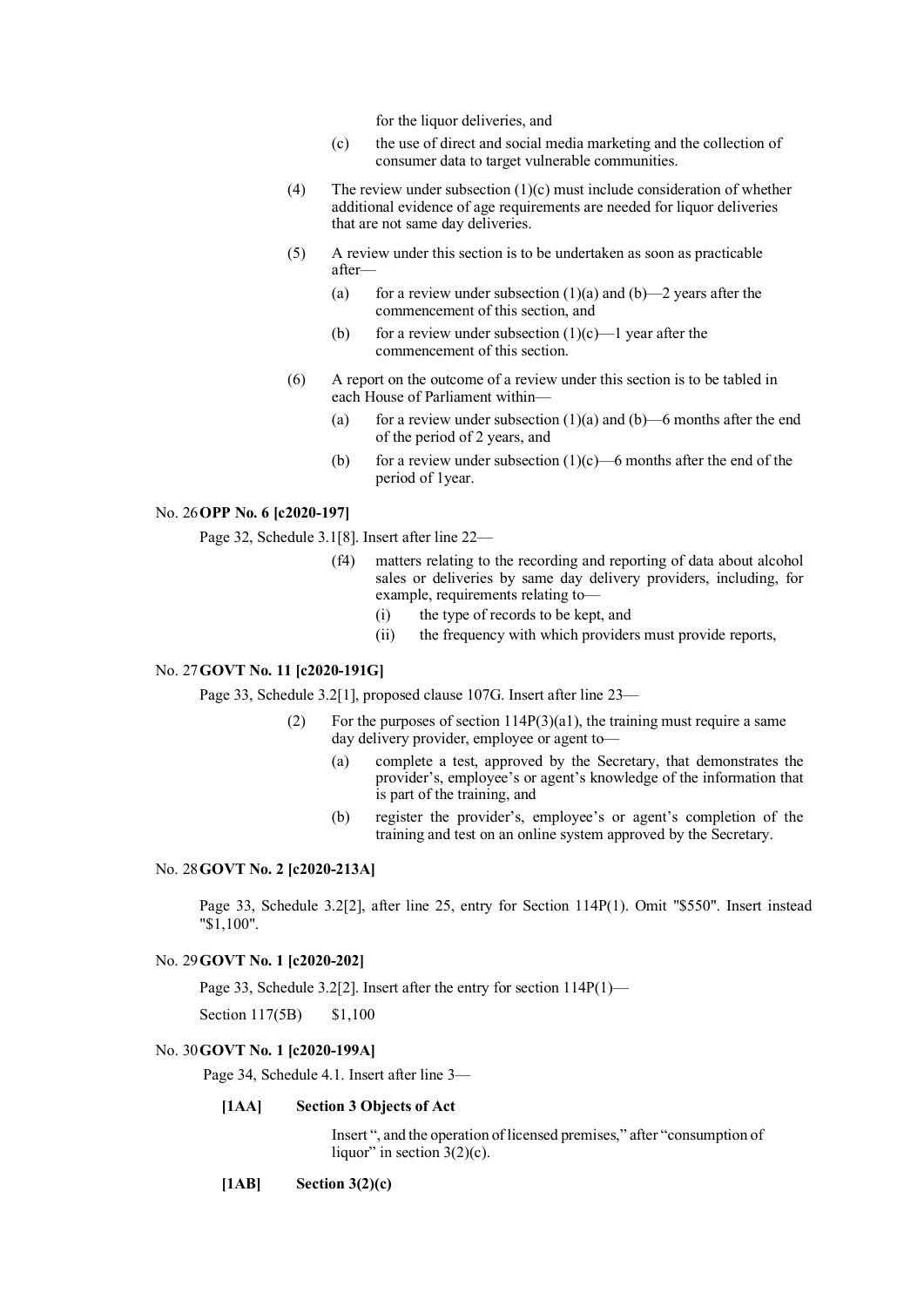Omit "life.". Insert instead life,

- (d) the need to support employment and other opportunities in the—
	- (i) live music industry, and
	- (ii) arts, tourism, community and cultural sectors.

# No. 31**OPP No. 5 [c2020-173L]**

Page 34, Schedule 4.1[1]. Insert after line 5—

*dedicated live music and performance venue*—see section 3A.

# No. 32**OPP No. 6 [c2020-173L] [as amended by OPP No. 2 on c2020-214C]**

Page 34, Schedule 4.1. Insert after line 6—

# **[1A] Section 3A**

Insert after section 3—

# **3A Meaning of dedicated live music and performance venue**

For the purposes of this Act, a *dedicated live music and performance venue* means licensed premises that are on a list of live music and performance venues—

- (a) kept by the Secretary for the purposes of this section in accordance with the regulations, and
- (b) published on an appropriate government website.

# No. 33**OPP No. 1 [c2020-178E]**

Page 34. Insert after line 10—

# **[3A] Section 12A**

Insert after section 12—

- **12A Extended hours for dedicated live music and performance venues**
	- (1) This section applies to dedicated live music and performance venues located in—
		- (a) the area for which the City of Sydney is constituted, or
		- (b) a special entertainment precinct.
	- (2) The trading period for licensed premises to which this section applies is extended by 30 minutes after the time that would otherwise apply to the premises under—
		- (a) section 12, or
		- (b) an extended trading authorisation that applies to the premises.
	- (3) The extension under subsection (2) is subject to the condition that, on any night of the week on which the licensed premises trade for the additional 30 minutes, a live music performance or other arts and cultural event of at least 45 minutes duration must be held or provided after 8 pm on the premises.
	- (4) To avoid any doubt, to the extent of any inconsistency between this section and a relevant condition that applies to the licensed premises, this section prevails.
	- (5) In this section—

*dedicated live music and performance venue* has the meaning prescribed by the regulations.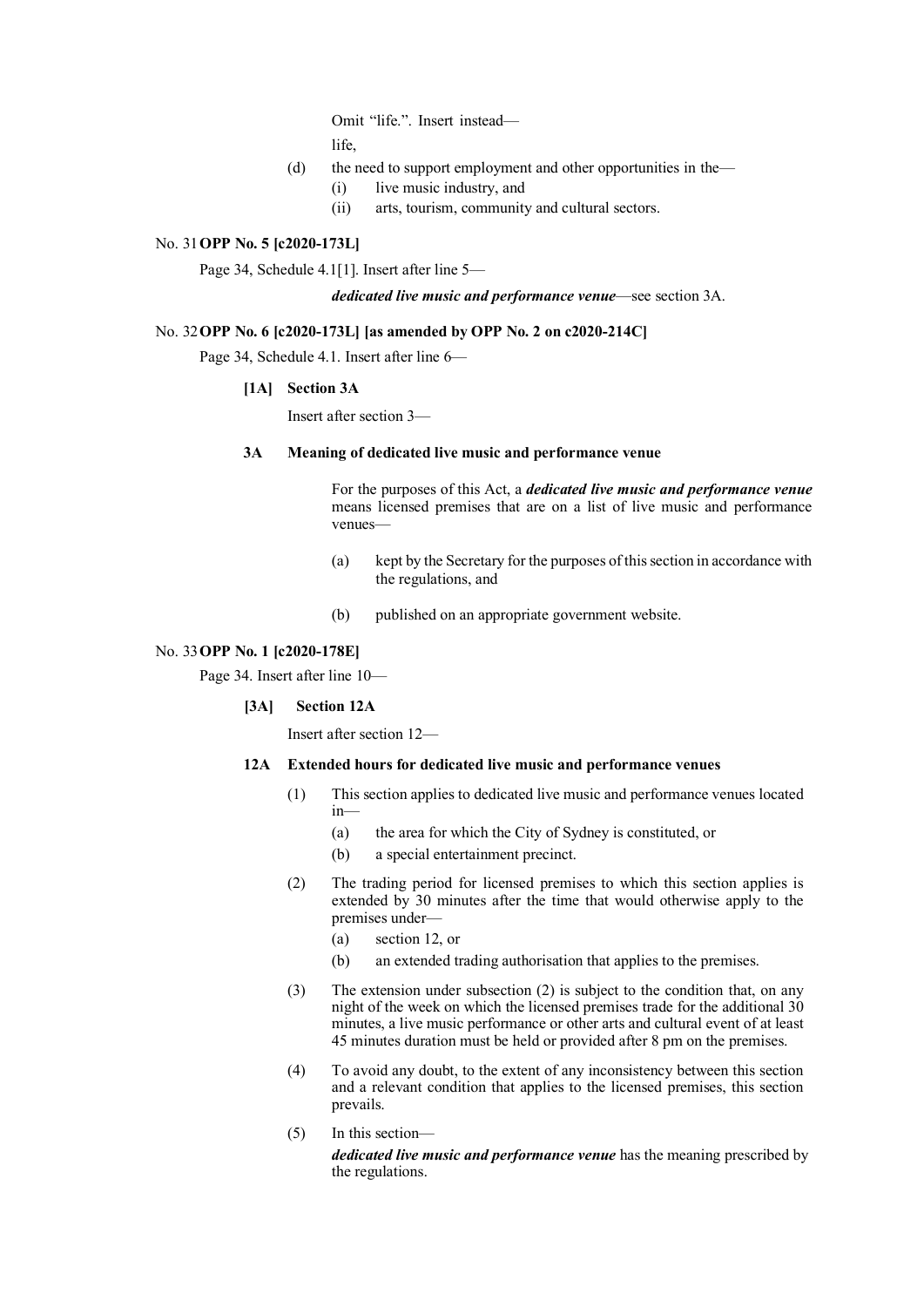*relevant condition* means a condition of a type referred to in section 116I(2)(c) and  $(2)(d)$ .

*special entertainment precinct* has the same meaning as in the *Local Government Act 1993*, section 202.

# No. 34**GOVT No. 1 [c2020-227A]**

Page 34. Insert after line 10—

### **12B Records to be kept about extended hours for dedicated live music and performance venues**

- (1) If the trading period for licensed premises is extended under section 12A, it is a condition of the licence that the licensee keep a record of each live music performance or other arts and cultural event held or provided on the licensed premises.
- (2) A record under subsection (1) is to be kept in the form and way approved by the Secretary.
- (3) The licensee of licensed premises must, if asked by a police officer or inspector—
	- (a) make a record kept under subsection (1) available for inspection by a police officer or inspector, and
	- (b) allow a police officer or inspector to take copies of the record.

#### No. 35**GRNS No. 1 [c2020-229A]**

Page 34, Schedule 4.1. Insert after line 16—

# **[4A] Section 17 Hotel licence—miscellaneous conditions**

Insert after section 17(2)—

- (2A) To avoid doubt, subsection (2)—
	- (a) does not prevent a hotel being closed to the general public because it has been booked for a private function including, for example, a wedding or party, but
	- (b) does not allow it to be closed to the general public for use as a members-only premises or club, or for other exclusive use on a recurrent basis.

#### No. 36**GRN No. 1 [c2020-159E]**

Page 34. Insert after line 22—

# **[5A] Section 20A Authorisation conferred by small bar licence**

Omit "retail on the licensed premises for consumption on the licensed premises only."

# Insert instead—

retail on the licensed premises—

- (a) for consumption on the premises, or
- (b) as house-made cocktails in sealed containers for consumption away from the premises.

# (2) In this section—

*house-make cocktails*, in relation to licensed premises—

(a) means alcoholic beverages that are mixed on the licensed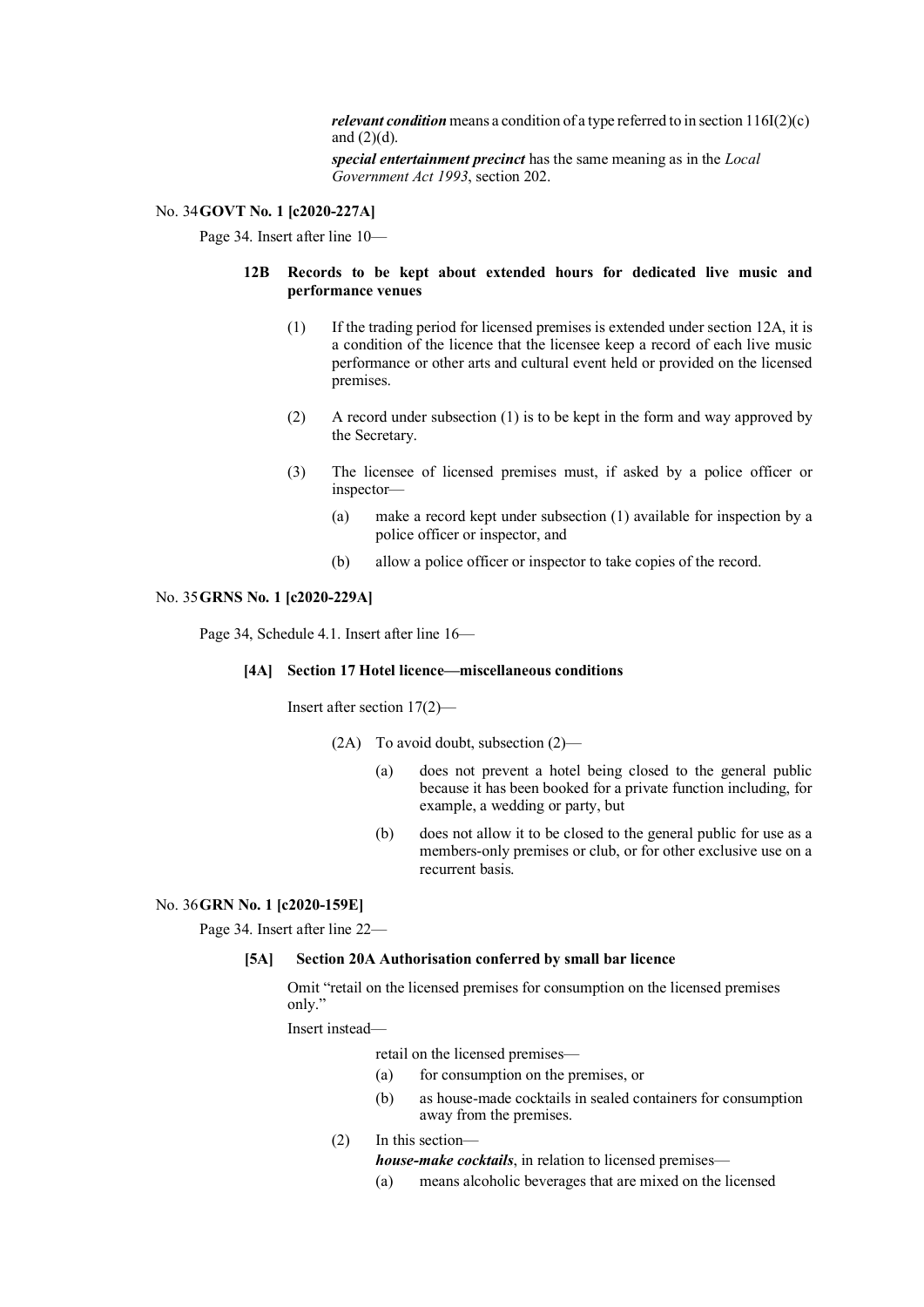## premises, but

(b) does not include cocktails that are pre-mixed away from the licensed premises for the licensee to sell by retail.

# No. 37**GRN No. 1 [c2020-161]**

Page 34, Schedule 4.1. Insert after line 29—

# **[7A] Section 20B(3) and (4)**

Omit the subsections. Insert instead—

- (3) Despite subsection (1), the times when liquor may be sold for consumption on the licensed premises for a small bar on a restricted trading day are—
	- (a) between midnight and 5 am, if authorised by an extended trading authorisation, and
	- (b) between noon and 10 pm.

### No. 38**GRN No. 2 [c2020-159E]**

Page 34. Insert after line 29—

#### **[7B] Section 20C Small bar licence—miscellaneous conditions**

Insert after section 20C(2)—

- (2A) To avoid doubt, subsection (2)—
	- (a) does not prevent a small bar being closed to the general public because it has been booked for a private function including, for example, a wedding or party, but
	- (b) does not allow it to be closed to the general public for use as a members-only premises or club, or for other exclusive use on a recurrent basis.

#### No. 39**GOVT No. 1 [c2020-190E]**

Page 34, Schedule 4.1. Insert before line 30—

#### **[7A] Section 22 Primary purpose test**

Insert after section 22(2)—

- (2A) To remove any doubt, subsection (2) applies in relation to—
	- (a) an on-premises licence that specifies the kind of business or activity carried out on the licensed premises, and
	- (b) an on-premises licence that specifies the kind of licensed premises to which the licence relates.

#### No. 40**GOVT No. 2 [c2020-190E]**

Page 34, Schedule 4.1. Insert before line 30—

### **[7B] Section 23 On-premises licence must specify business/activity or kind of licensed premises**

Insert after section 23(6)—

(7) The regulations may provide for requirements in relation to the business or activity carried out on licensed premises that are a licensed restaurant.

#### No. 41**GRNS No. 2 [c2020-229A]**

Page 34, Schedule 4.1. Insert after line 36—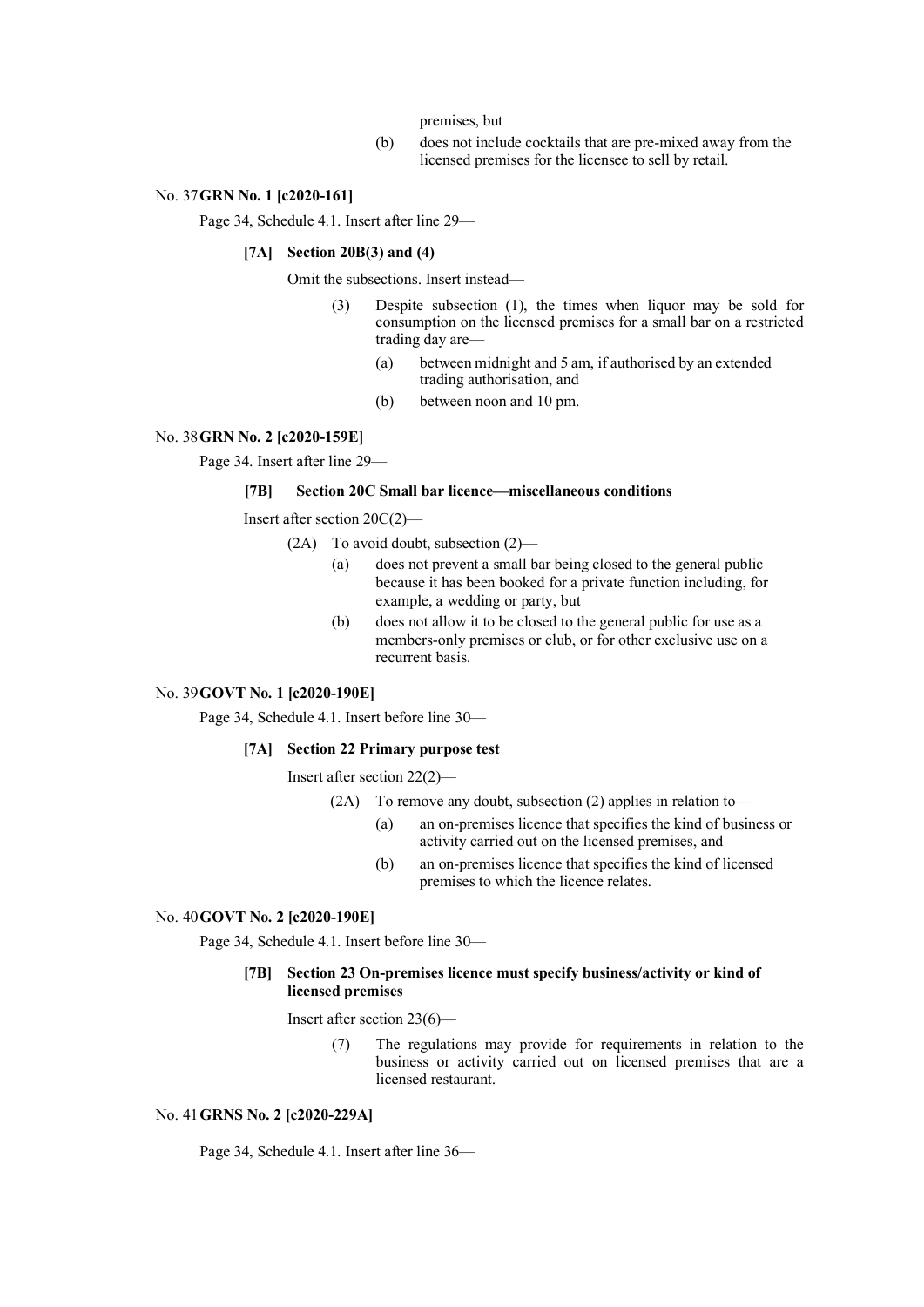#### **[8A] Section 28 Certain licensed premises must be open to general public**

Insert after section 28(2)—

- (2A) To avoid doubt, subsection (2)—
	- (a) does not prevent a restaurant or public entertainment venue to which an on-premises licence applies being closed to the general public because it has been booked for a private function including, for example, a wedding or party, but
	- (b) does not allow it to be closed to the general public for use as a members-only premises or club, or for other exclusive use on a recurrent basis.

## No. 42**OPP No. 7 [c2020-173L]**

Page 35, Schedule 4.1. Insert after line 6—

#### **[10A] Section 45 Decision of Authority in relation to licence applications**

Insert after section 45(6)—

- (7) In deciding whether or not to grant a licence, the Authority must consider whether, if the licence were granted, it would provide employment in, or other opportunities for, any of the following—
	- (a) the live music industry,
	- (b) the arts sector,
	- (c) the tourism sector,
	- (d) the community or cultural sector.

#### **[10B] Section 48 Community impact**

Omit "application." from section 48(1)(b). Insert instead—

application, and

- (c) whether the granting of the application would provide employment in, or other opportunities for, any of the following—
	- (i) the live music industry,
	- (ii) the arts sector,
	- (iii) the tourism sector,
	- (iv) community or cultural sector.

### No. 43**GOVT No. 3 [c2020-213A]**

Page 35, Schedule 4.1. Insert after line 16—

#### **[12A] Section 48(3B)(d)**

Insert ", other than if the variation would result in trading on a regular basis at any time between 2 am and 5 am" after "small bar".

### No. 44**OPP No. 8 [c2020-173L]**

Page 36, Schedule 4.1<sup>[7]</sup>, lines 22 and 23. Omit all words on those lines. Insert instead—

- (6) This section does not apply to a complaint if—
	- (a) it is a complaint of a type prescribed by the regulations, and
	- (b) the local consent authority for the licensed premises has-
		- (i) a local plan to deal with complaints of that type, and
		- (ii) has, by written notice given to the Secretary, notified the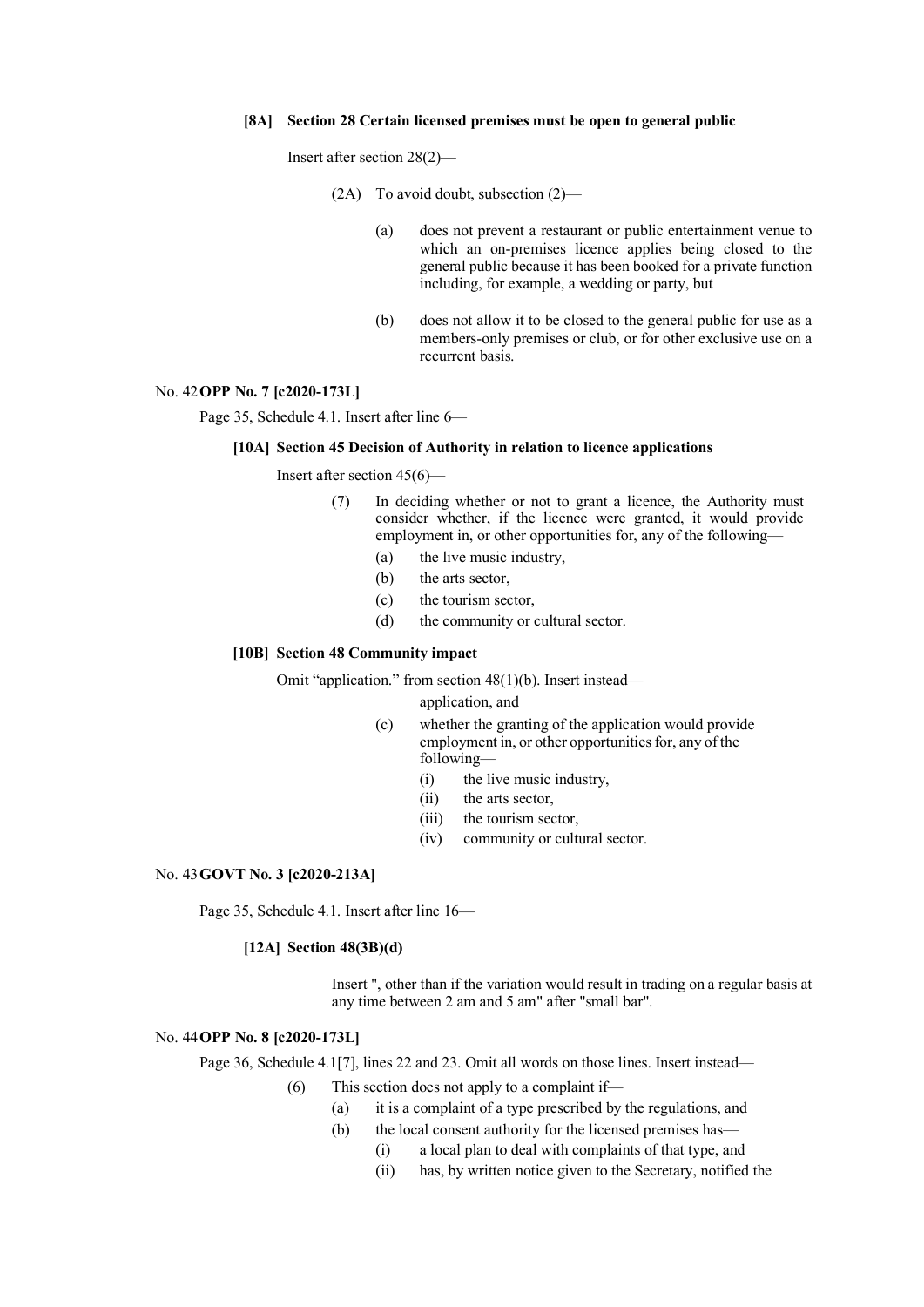Secretary that it will be dealing with complaints of that type.

#### No. 45**OPP No. 8 [c2020-197]**

Page 36, Schedule 4.1. Insert after line 23—

# **[17A] Section 117 Offences relating to sale or supply of liquor to minors**

Insert after section 117(5A)—

(5B) Despite subsection (4), a licensee or another person who is delivering packaged liquor on behalf of a licensee or other person that has sold the liquor by retail, irrespective of the State or Territory in which the sale is made, must not supply the packaged liquor to a minor.

> Maximum penalty—100 penalty units or 12 months imprisonment or both.

- (5C) It is a defence to a prosecution under subsection (5B) if it is proved that—
	- (a) the person to whom the liquor was sold or supplied was of or above the age of 14 years, and
	- (b) before the liquor was sold or supplied to the person the defendant was provided with an evidence of age document
		- (i) that may reasonably be accepted as applying to the person, and
		- (ii) proving that the person was of or above the age of 18 years.
- (5D) It is also a defence to a prosecution under subsection (5B) for the person who delivered the liquor if it is proved that at the time of the alleged offence the person did not know, and could not reasonably be expected to have known, that the person was delivering liquor.

**Example.** A courier delivers a package on behalf of an interstate retailer and is unaware the delivery includes liquor.

## No. 46**OPP No. 9 [c2020-173L]**

Page 36, Schedule 4.1. Insert before line 24—

### **[17A] Section 116B Interpretation**

Insert after section 116B(4)—

(4A) However, the Secretary, when designating premises as a high risk venue, must not take into account the presence of a dance floor or area ordinarily used by patrons for dancing.

#### No. 47**OPP No. 11 [c2020-173L]**

Page 39, Schedule 4.1. Insert after line 13—

#### **[26A] Section 163**

Insert after section 162—

#### **163 Reporting on licensing and planning alignment**

- (1) The Parliament considers it a priority to—
	-

(a) streamline the process for obtaining development consents under the *Environmental Planning and Assessment Act 1979* and licences under this Act for proposed licensed premises, including providing a single, integrated application process under the *Environmental Planning and Assessment Act 1979* and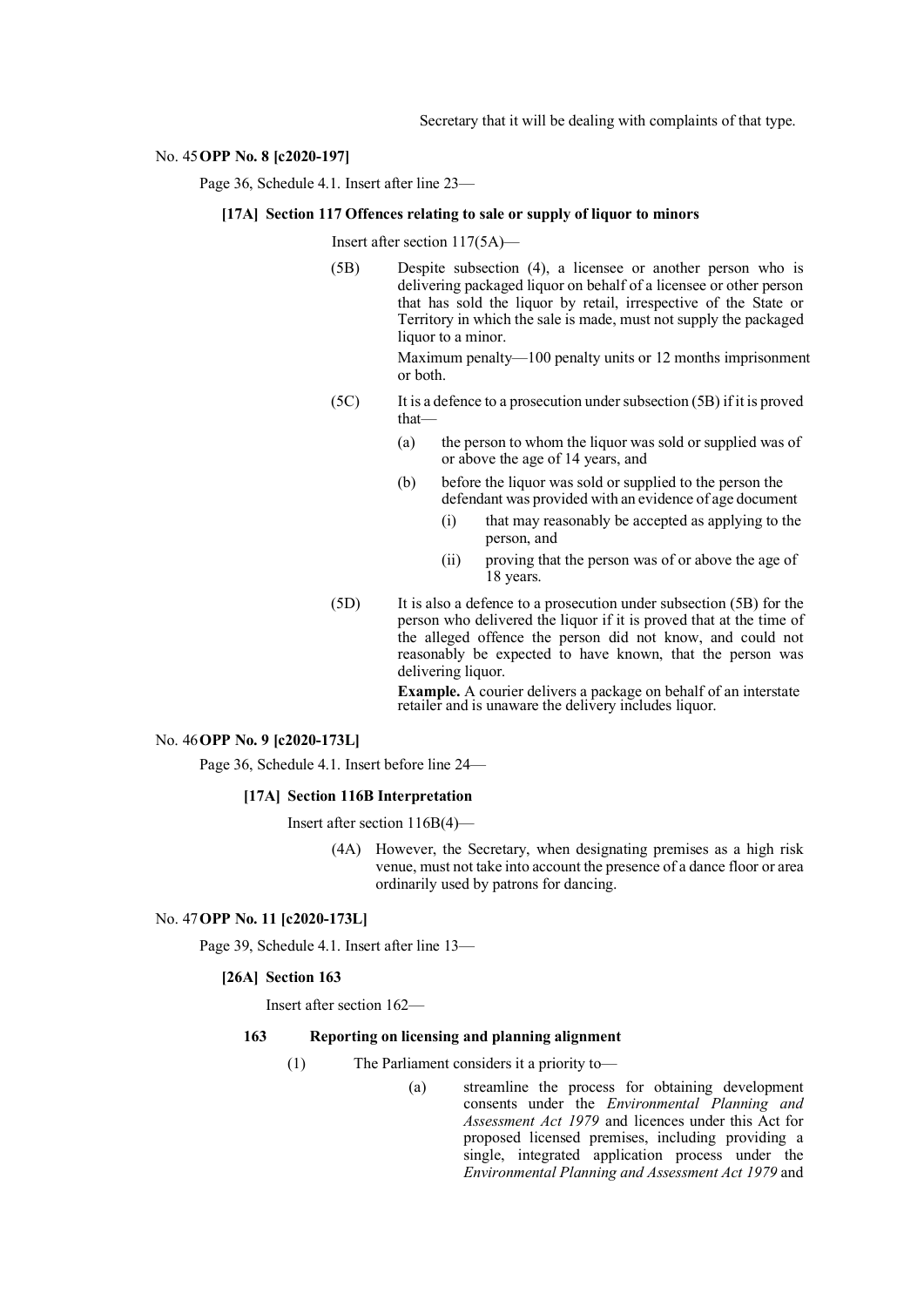this Act for licensed premises, and

- (b) develop further licensing incentives to encourage licensed premises to program live entertainment including—
	- (i) events at which one or more persons are engaged to play or perform live or pre-recorded music, and
	- (ii) performances at which the performers, or some of the performers, are present in person.
- (2) The Minister must, jointly with the Minister responsible for administering the *Environmental Planning and Assessment Act 1979*, establish a process to address Parliament's priority as set out in subsection  $(1)(a)$ .
- (3) The Minister must also develop incentives, to address Parliament's priority as set out in subsection  $(1)(b)$ , including, for example, additional extended trading hours or reduced fees.
- (4) The Minister must, within 6 months after the commencement of this section, give a report to the Presiding Officer of each House of Parliament about the Minister's progress in addressing each of the priorities set out in subsection (1).
- (5) A copy of a report given to the Presiding Officer of a House of Parliament under subsection (4) must be laid before the House within 5 sitting days of the House after it is received by the Presiding Officer.

# No. 48**OPP No. 12 [c2020-173L] [as amended by OPP No. 3 on c2020-214C]**

Page 39, Schedule 4.1. Insert before line 14—

## **[26B] Part 12**

Insert after Part 11—

# **Part 12 Special provisions relating to COVID-19 pandemic**

### **163 Purpose**

- (1) The purpose of this Part is to introduce temporary measures during the period of the COVID-19 pandemic to allow local councils to encourage the use of outdoor space for outdoor dining and performance to assist with social distancing measures.
- (2) It is intended that this Part operate in addition to the *Roads Act 1993*, Part 9, Division 1, which also provides for the use of roads for food or drink premises.
- (3) However, to the extent of any inconsistency between this Part and the *Roads Act 1993*, Part 9, Division 1, this Part prevails during the period of the COVID-19 pandemic.

## **164 Definitions**

In this Part—

*area*, for a local council, means the area for which the local council is constituted.

*classified road* has the same meaning as in the *Roads Act 1993*.

*footway* has the same meaning as in the *Roads Act 1993*.

*local council* means a council under the *Local Government Act 1993*. *prescribed period* means the period—

(a) starting on the commencement of this section, and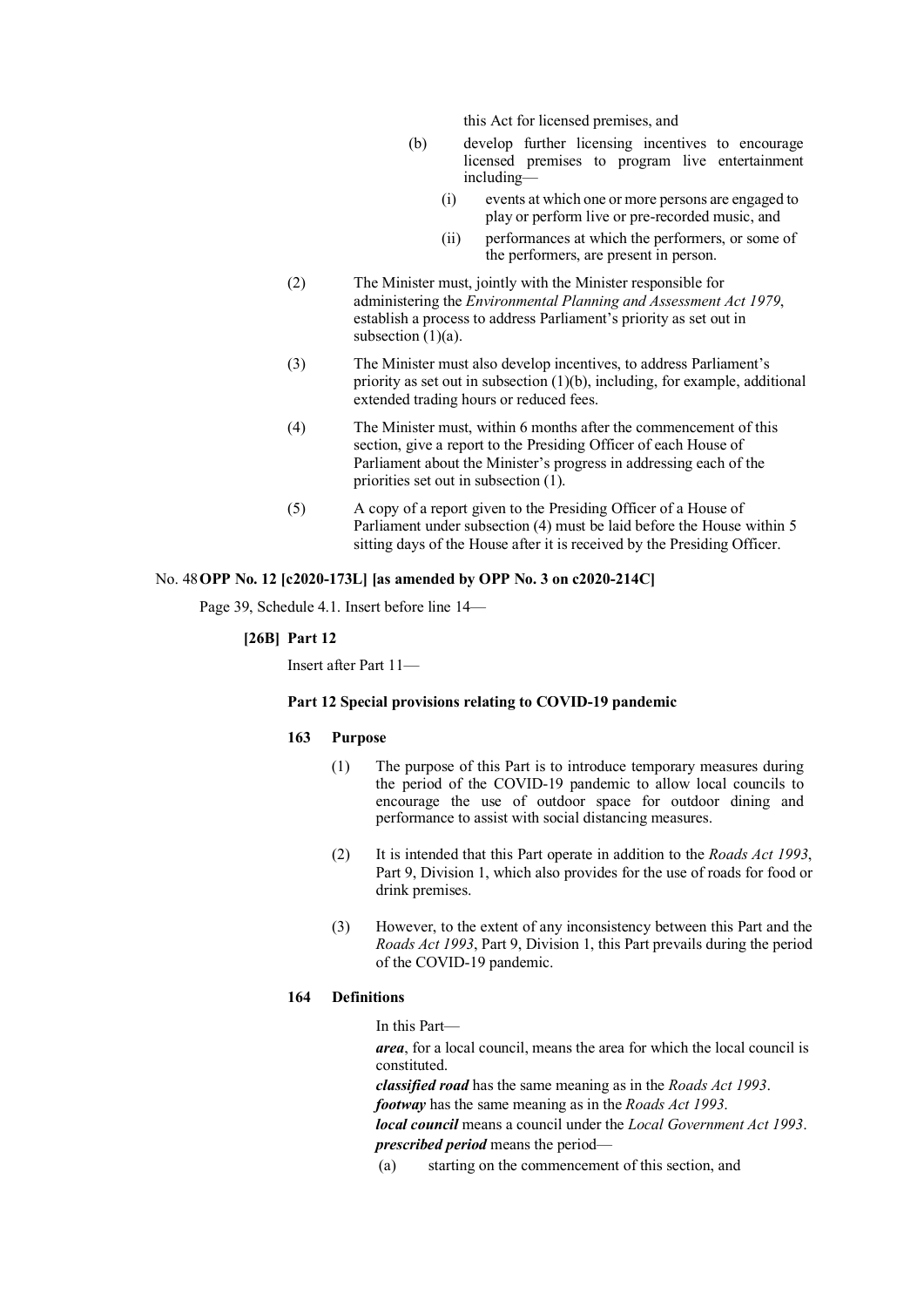(b) ending on the day that is 12 months after the commencement.

*public open space* has the same meaning as in the *Roads Act 1993*.

*roads authority* has the same meaning as in the *Roads Act 1993*.

- **165 Local councils to have temporary powers to encourage use of outdoor space**
	- (1) During the prescribed period—
		- (a) a local council may decide, by notice published on its website
			- (i) to temporarily allow the use of a footway or public open space associated with any of the following to be used as an outdoor dining area, extension of foyer space or a performance space—
				- (A) licensed premises or other lawful food and drink premises,
				- (B) entertainment, arts or cultural venue, or
			- (ii) to temporarily allow parking spaces within the local council's area to be used as an outdoor dining area, extension of foyer space or performance space, or
			- (iii) to temporarily close a road, for which it is the roads authority, for use as an outdoor dining area, extension of foyer space or performance space, or
			- (iv) to temporarily close a classified road, with the concurrence of Transport for NSW, for use as an outdoor dining area, extension of foyer space or performance space, or
			- (v) to temporarily vary a development consent or a development consent condition to allow outdoor performance, and
		- (b) if the council allows use of pathways, public open space, roads or other premises for a purpose mentioned in paragraph  $(a)$ , the use is taken to be exempt development specified for the purposes of *State Environmental Planning Policy (Exempt and Complying Development Codes) 2008*.
	- (2) A local council may make a decision referred to in subsection (1) only if the council has—
		- (a) given the Minister at least 7 days notice that the council wants to trial outdoor dining and performance to assist with social distancing measures and invited the Minister to respond to the proposal, and
		- (b) given 7 days notice of its intention to make the decision—
			- (i) by publishing a notice about the proposed decision on the council's website, and
			- (ii) to the following persons—
				- (A) if the proposed decision relates to licensed premises—the Authority and the Commissioner of Police,
				- (B) if the proposed decision relates to a road for which the council is the roads authority—the Commissioner of Police and Transport for NSW,
				- (C) if the proposed decision relates to a classified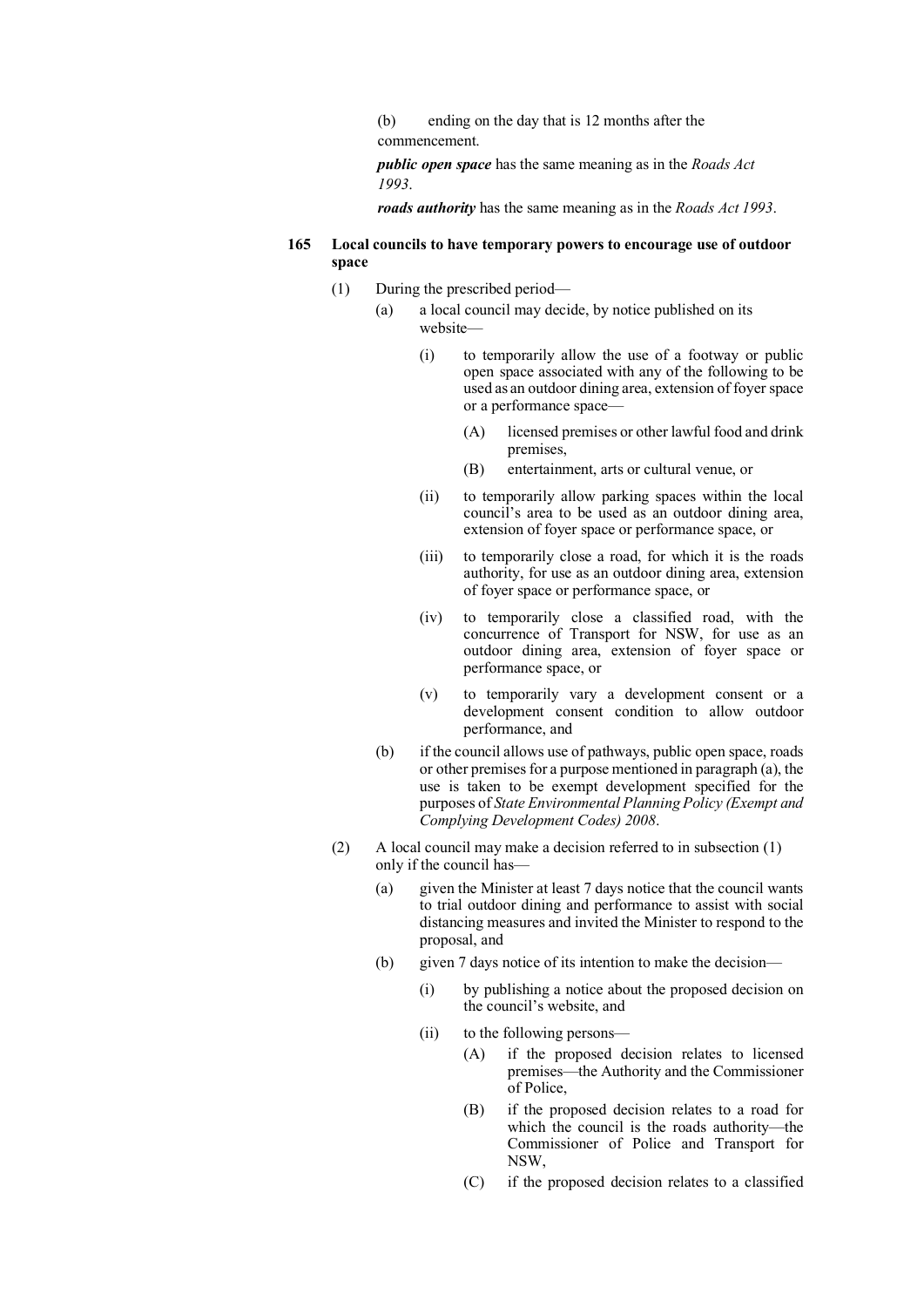road—the Commissioner of Police and Transport for NSW, and Transport for NSW has agreed to the road closure.

- (3) A decision referred to in subsection (1)—
	- (a) has effect subject to a provision of an Act, regulation or other instrument that provides for noise attenuation for licensed premises or other premises, and
	- (b) has effect for the purposes of sections 126 and 127 of the *Roads Act 1993* as if it were an approval granted under section 125 of that Act, and
	- (c) has effect despite any provision of the *Roads Act 1993*, the *Transport Administration Act 1988* or another Act, or a regulation or instrument made under an Act, that requires local councils to submit traffic management plans or consult with local traffic committees.

# **166 Repeal of Part**

This Part is repealed at the beginning of the day that is 12 months after the day it commences.

# No. 49**OPP No. 1 [c2020-196C]**

Page 40, Schedule 4.1[27], proposed clause 70, line 26. Omit all words on that line. Insert instead—

licensed premises,

- (d) a condition that restricts the performance of original music,
- (e) a condition that restricts a stage for live performers from facing a particular direction,
- (f) a condition that restricts decorations, including, for example, mirror balls, or lighting used by musicians,
- (g) a condition that prohibits live music, live entertainment or the amplification of a musical instrument at all times or across the entire licensed premises,
- (h) a condition that prohibits or restricts the presence or use of a dance floor or another area ordinarily used for dancing.

### No. 50**GOVT No. 3 [c2020-190E]**

Page 40, Schedule 4.1[27], proposed clause 70. Insert after line 28—

- (2A) However, despite subclause (2), the Secretary may impose a condition relating to noise abatement on a licence if—
	- (a) the Secretary receives a written complaint from—
		- (i) an occupier of neighbouring premises of the licensed premises, or
		- (ii) the local consent authority for the licensed premises, or
		- (iii) the Commissioner of Police, and
	- (b) the Secretary is satisfied the quiet and good order of the neighbourhood of the licensed premises are being unduly disturbed as a result of the conditions mentioned in subclause (1) ceasing to have effect.
- (2B) Section 80 does not apply to a complaint referred to in subclause (2A)(a).

# No. 51**GOVT No. 4 [c2020-190E]**

Page 40, Schedule 4.1[27], proposed clause 70. Insert after line 32—

(4) In this clause—

*neighbouring premises* has the meaning given by the regulations.

# No. 52**OPP No. 2 [c2020-196C]**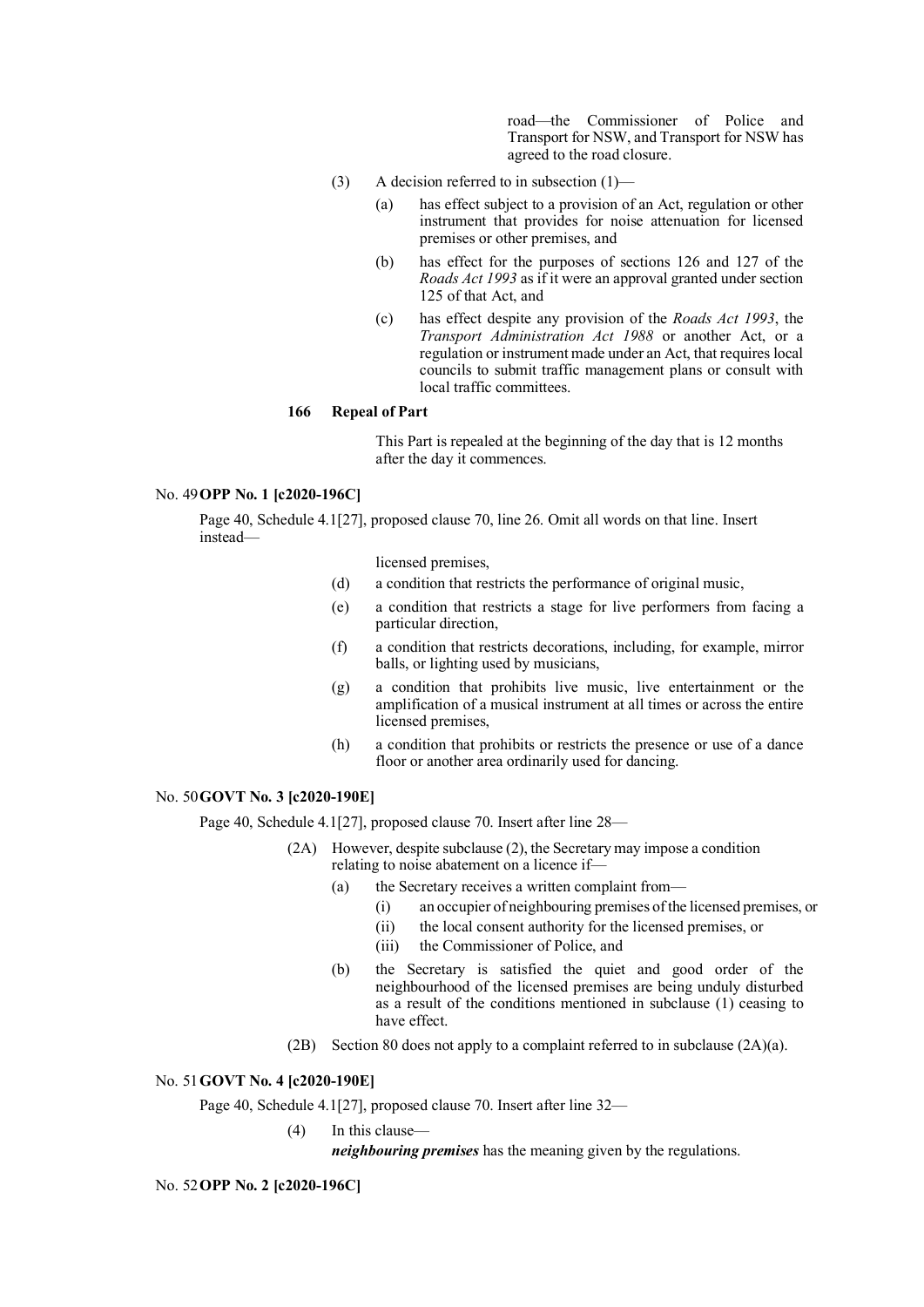Page 40, Schedule 4.1[27], proposed clause 71. Insert after line 40—

- (2A) From the commencement of this clause, a live entertainment condition may not be imposed on a licence.
- (2B) However, subclause (2A) does not apply to a live entertainment condition relating to adult entertainment of a sexual nature.

## No. 53**OPP No. 3 [c2020-196C]**

Page 41, Schedule 4.1[27], proposed clause 71. Insert after line 4—

*live entertainment condition* means a condition referred to in clause 70(1).

## No. 54**OPP No. 13 [c2020-173L]**

Page 41, Schedule 4.2. Insert before line 6—

#### **[1A] Clause 3 Definitions**

Insert after clause 3(1)—

(1A) For the purposes of this Regulation, references to *sound* and *noise* are taken to have the same meaning.

### No. 55**GOVT No. 4 [c2020-213A]**

Page 41, Schedule 4.2[3], lines 24 and 25. Omit all words on those lines.

# No. 56**GOVT No. 5 [c2020-190E]**

Page 43, Schedule 4.2. Insert after line 32—

#### **[5A] Clause 44A**

Insert after clause 44—

# **44A Neighbouring premises for live entertainment—Schedule 1 to the Act**

For the purposes of the definition of *neighbouring premises* in clause 70(4) of Schedule 1 to the Act, neighbouring premises has the same meaning as in clause 20(1) of this Regulation.

# No. 57**OPP No. 4 [c2020-214C]**

Page 46, Schedule 4.2. Insert after line 39—

# **[19A] Clause 130AA**

Insert before clause 130—

## **130AA Dedicated live music and performance venues**

- (1) For the purposes of section 3A of the Act, the Secretary may include licensed premises on the list of live music and performance venues if the licensed premises—
	- (a) are a music hall, concert hall, dance hall or other space used primarily for the purpose of live music, live performances or creative or other cultural uses and are licensed under an on-premises licence for a public entertainment venue, or
	- (b) were used to host live music as part of the Great Southern Nights music event.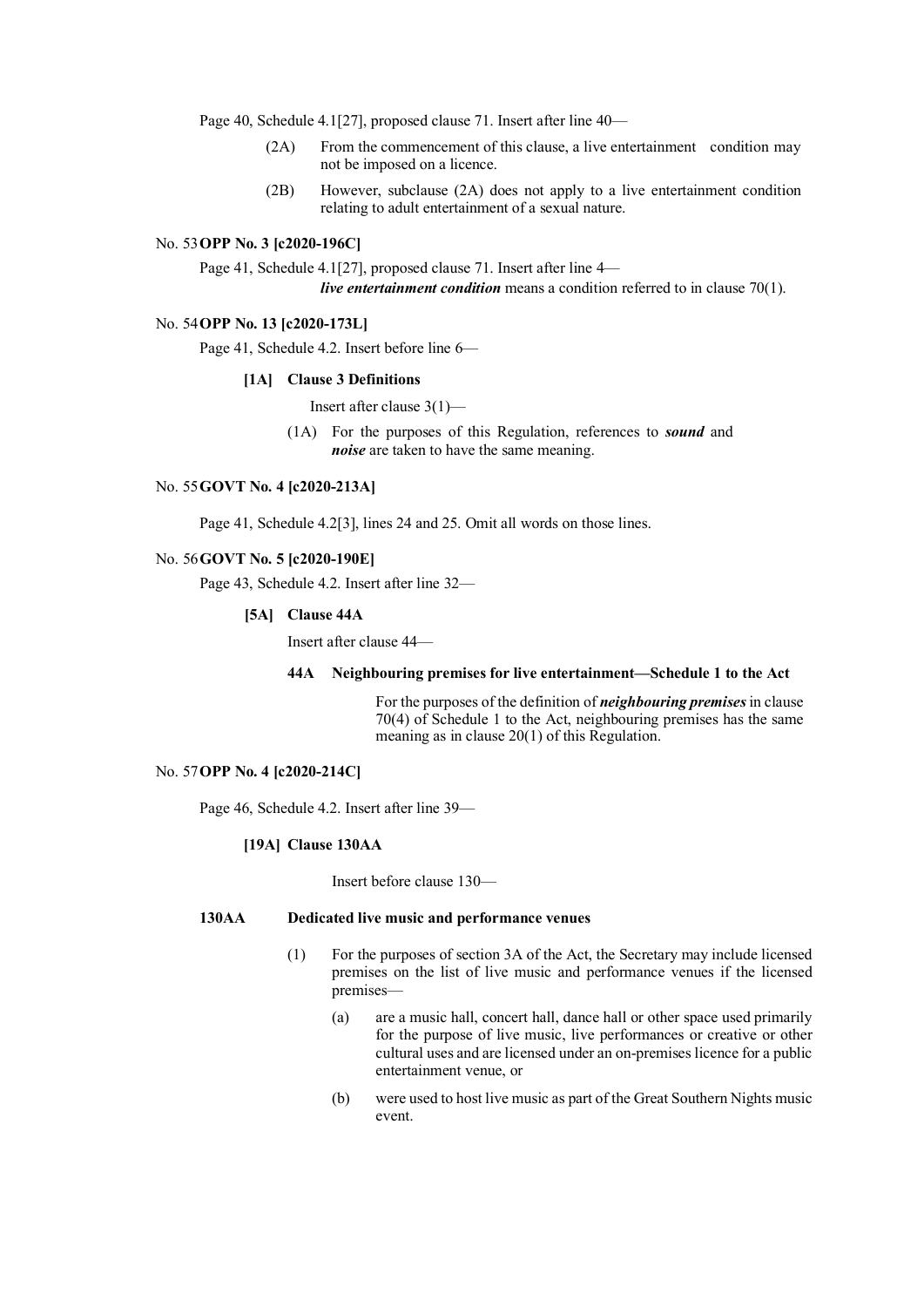- (2) The Secretary may decide not to include licensed premises mentioned in subclause (1) on the list of live music and performance venues if the premises—
	- (a) are premises for which the licensee
		- (i) has been liable for compliance history risk loading under clause 11 within the last 2 assessment years, or
		- (ii) will be liable to pay compliance history risk loading in the next assessment year, or
	- (b) comprise a karaoke bar, or
	- (c) are premises that are used primarily to provide adult entertainment of a sexual nature.
- (3) The Secretary may, at any time, remove licensed premises from the list of live music and performance venues if the Secretary is satisfied—
	- (a) the premises are, or have become, premises mentioned in subclause  $(2)(a)$ –(c), or
	- (b) the premises do not, or no longer, have a market orientation towards live music, live performances or other creative or cultural uses.
- (4) Before publishing a list of live music and performance venues that omits licensed premises that were previously included in the list, the Secretary must give the licensee or manager of the premises written notice that the licensed premises are to be removed from the list.
- (5) In this clause—

*assessment year* has the meaning given by clause 8.

*Great Southern Nights music event* means the NSW Government initiative, delivered by Destination NSW in partnership with the Australian Recording Industry Association, to stimulate the revival of the live music and entertainment sectors in the recovery phase of COVID-19.

**Note.** Information about the Great Southern Nights music event is available at www.greatsouthernnights.com.au.

*list of live music and performance venues* means the list published by the Secretary under section 3A(b) of the Act.

# No. 58**OPP No. 14 [c2020-173L]**

Page 47, Schedule 4.2[20] (proposed section 130A), lines 1 and 3. Omit "noise" wherever occurring. Insert instead "sound".

# No. 59**OPP No. 15 [c2020-173L]**

Page 47, Schedule 4. Insert after line 9—

#### **4.2D Local Government Act 1993 No 30**

#### **[1] Chapter 8, Part 3**

Insert after section 201—

# **Part 3 Special entertainment precincts**

# **202 Special entertainment precinct**

- (1) This section is about establishing a special entertainment precinct.
- (2) A *special entertainment precinct* is an area in which—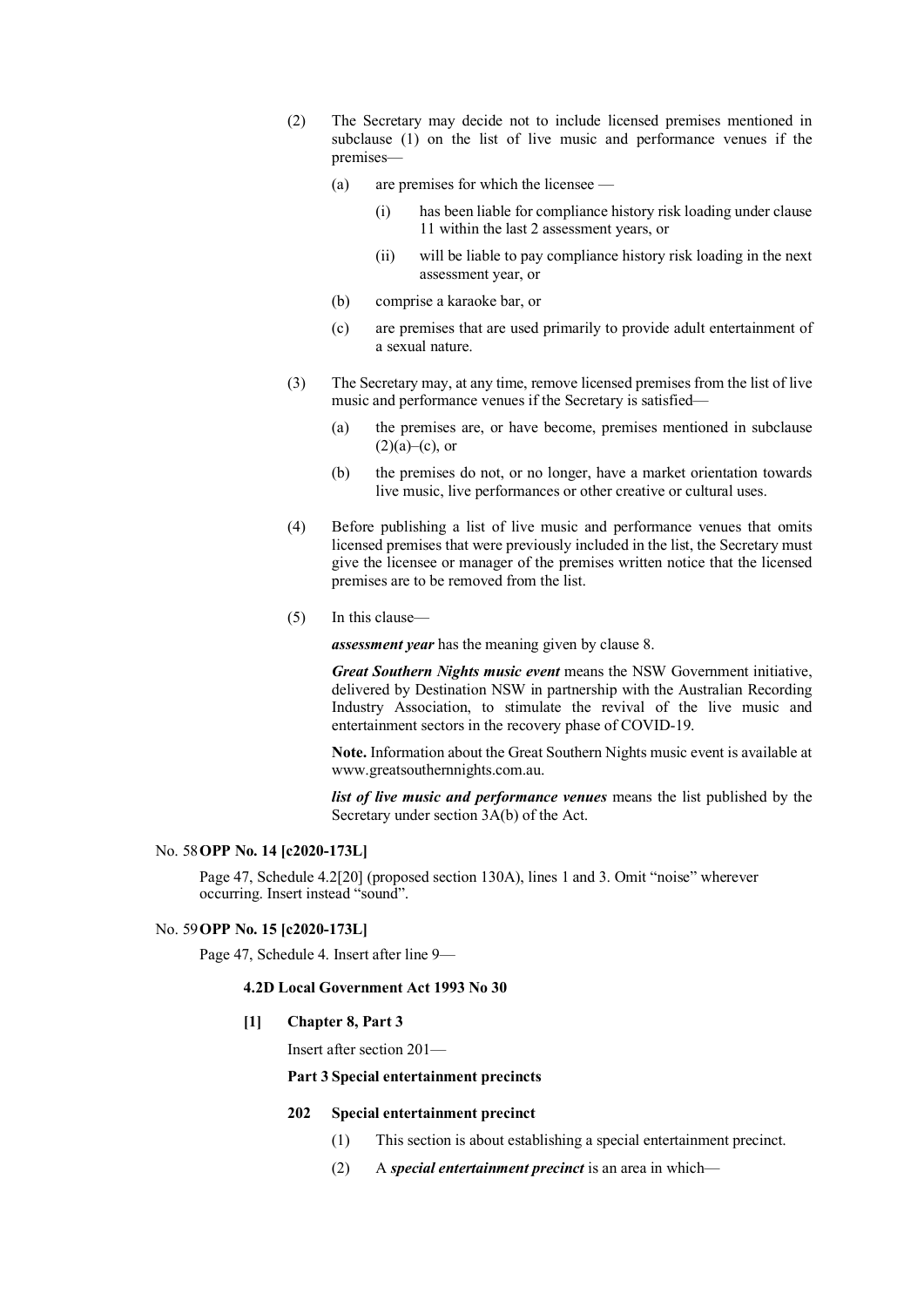- (a) amplified music that is played in the area is regulated by or under a law other than the *Liquor Act 2007*, and
- (b) requirements about noise attenuation apply to certain types of development in the area, and
- (c) dedicated live music and performance venues are authorised to trade for an additional 30 minutes under the Liquor Act 2007, section 12A.
- (3) A council may establish a special entertainment precinct in its area by amending its local environmental plan to identify the special entertainment precinct.
- (4) A special entertainment precinct may consist of—
	- (a) a single premises, or
	- (b) a precinct, streetscape or otherwise defined locality in the council's area.
- (5) If a council establishes a special entertainment precinct, the council must—
	- (a) prepare a plan for regulating noise from amplified music from premises in the special entertainment precinct and publish it on the council's website, and
	- (b) notify the following persons about the special entertainment precinct including, for example, by notice published on its website or a notation on planning certificates for land in the precinct—
		- (i) residents living in the area,
		- (ii) persons moving into the area.
- (6) In this section—

*dedicated live music and performances venue* hasthe same meaning as in the *Liquor Act 2007*.

*planning certificate* means a certificate under section 10.7 of the *Environmental Planning and Assessment Act 1979*.

# **203 Minister's guidelines**

- (1) The Minister may, by notice published on the Department's website, issue, adopt or vary guidelines about—
	- (a) the establishment of special entertainment precincts, and
	- (b) the operation, revocation or suspension of special entertainment precincts.
- (2) A council must act in accordance with a guideline under subsection (1) in exercising its functions under this Part.

#### No. 60**OPP No. 1 [c2020-198]**

Page 47, Schedule 4. Insert after line 9—

# **4.2A Environmental Planning and Assessment Act 1979 No 203**

### **Section 1.4 Definitions**

Omit from "(a) such" to "regulations" from the definition of *Building Code of Australia*. Insert instead—

> (a) the amendments made by the Board and prescribed by the regulations, and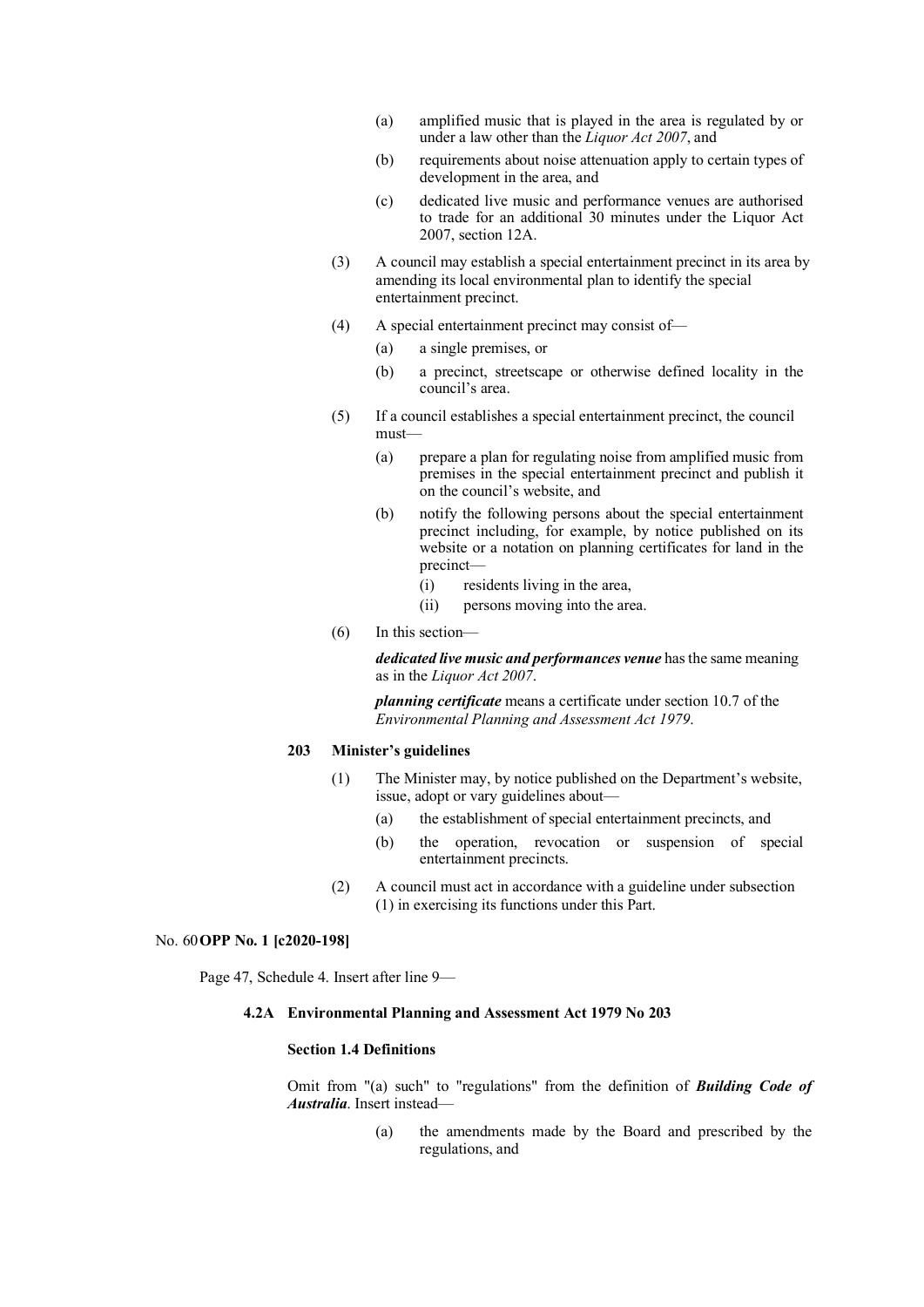- (b) the variations approved by the Board in relation to New South Wales and prescribed by the regulations, and
- (c) the variations prescribed by the regulations.

## **4.2B Environmental Planning and Assessment Regulation 2000**

#### **Clause 7 Building Code of Australia**

Insert after clause 7(2)—

- (3) Also, the Code mentioned in subclause (1) is varied in relation to small live music or arts venues as follows—
	- (a) Volume One of the Code applies as if, in Schedule 3, paragraph (c)(iii) of the definition of Assembly building were omitted and replaced with—
		- (iii) a sports stadium, sporting or other club but not including a small live music or arts venue; or
	- (b) Volume One of the Code applies as if, in Schedule 3, after the definition of Sitework, the following definition were inserted—

*small live music or arts venue* means the whole or part of a Class 6 building that has a rise in storeys of no more than 2—

- (a) in which live music or arts are provided to the public, and
- (b) that has a floor area of not more than 300 square metres.
- (c) Volume One of the Code applies as if, at the end of the definition of Class 6 in clause A6.6 the following were inserted—

A Class 6 building or part of a Class 6 building in which people assemble for entertainment remains a Class 6 building or part of a Class 6 building if it is a small live music or arts venue—see the definition of Assembly building in Volume One of the Code.

# **4.2C State Environmental Planning Policy (Exempt and Complying Development Codes) 2008**

#### **Part 2, Division 1 General Exempt Development Code**

Insert after Subdivision 15AA—

# **Subdivision 15AB Entertainment associated with food and drink premises**

## **2.30AC Specified development**

Low impact performance of live music or arts is development specified for this code if it is not carried out in a residential zone.

#### **2.30AD Specified development**

- (1) The standards specified for this development are that the development—
	- (a) must be carried on inside a building, and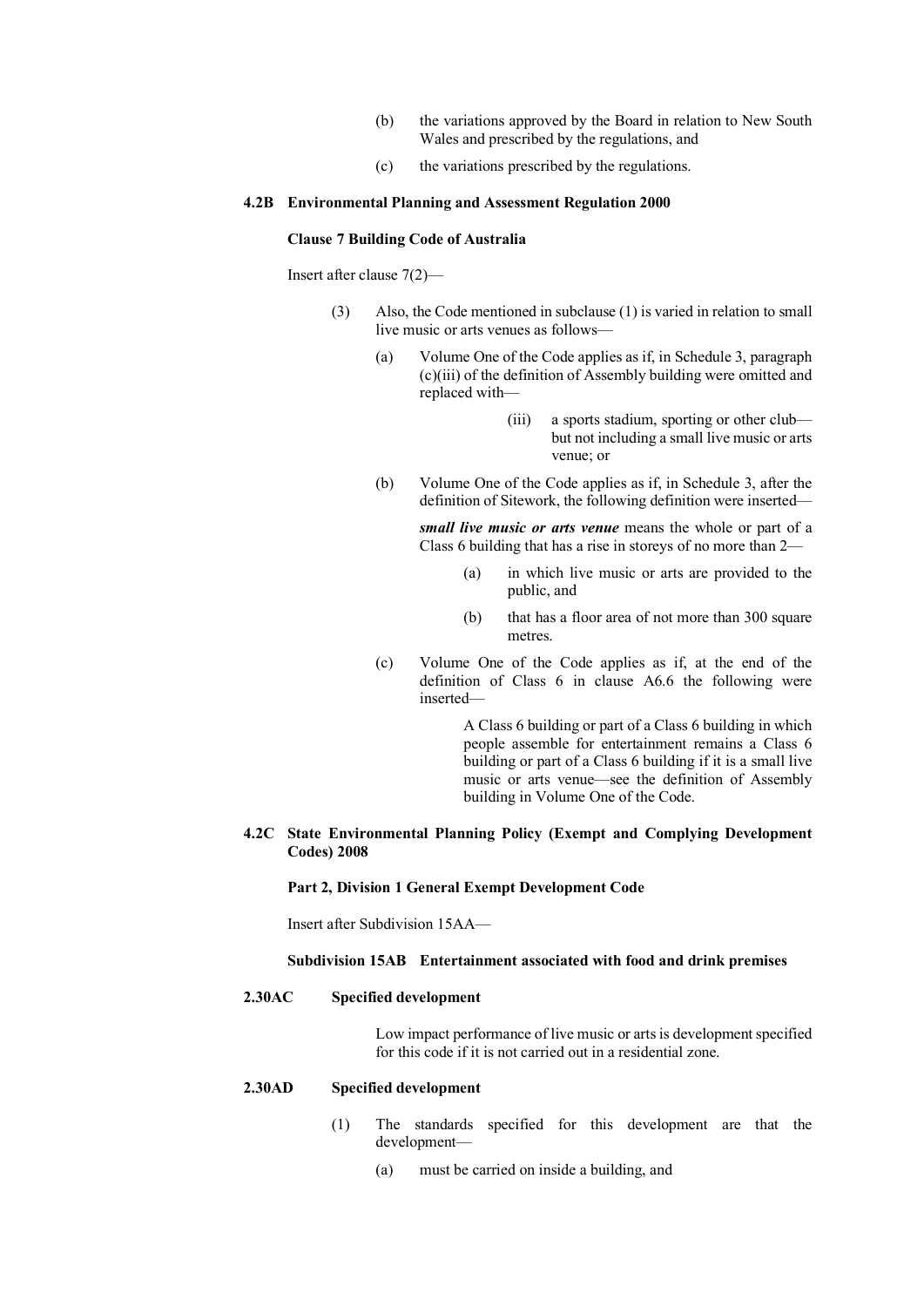- (b) must not contravene an existing relevant condition of the most recent development consent, other than a complying development certificate, that applies to the premises,
- (c) must not contravene the *Protection of the Environment Operations Act 1997*, and
- (d) must not be primarily used for adult entertainment, including, for example, a strip club, and
- (e) must not be carried on in connection with a proposed change of use of premises.
- (2) In this clause—

*existing relevant condition* means a condition relating to any of the following—

- (a) the number of persons permitted in the building,
- (b) hours of operation,
- (c) noise, other than a condition mentioned in the *Liquor Act 2017,*  Schedule 1, clause 70(1),
- (d) car parking, vehicular movement and traffic generation,
- (e) loading management of waste,
- (f) landscaping.

## **4.2D Standard Instrument (Local Environmental Plans) Order 2006**

## **Standard instrument, clause 1.2**

Insert before clause 1.2(2)(a)—

(aa) to protect and promote the use and development of land for arts and cultural activity, including music and other performance arts,

# No. 61**GRNS No. 1 [c2020-243G]**

Page 48. Insert after line 33—

# **Schedule 5A Amendment of Environmental Planning and Assessment Act 1979 No 203**

### **Schedule 8 Special provisions**

Insert before Part 4—

# **Part 1 Playing and performing music**

### **1 Modifications involving playing and performing music**

- (1) A council for a local government area may, by notice published on the council's website, modify development consents for licensed premises by declaring that all conditions ofthe development consents that are live entertainment conditions do not apply—
	- (a) in the local government area, or
	- (b) in a suburb in the local government area, or
	- (c) to a specified use of land in the local government area or a suburb.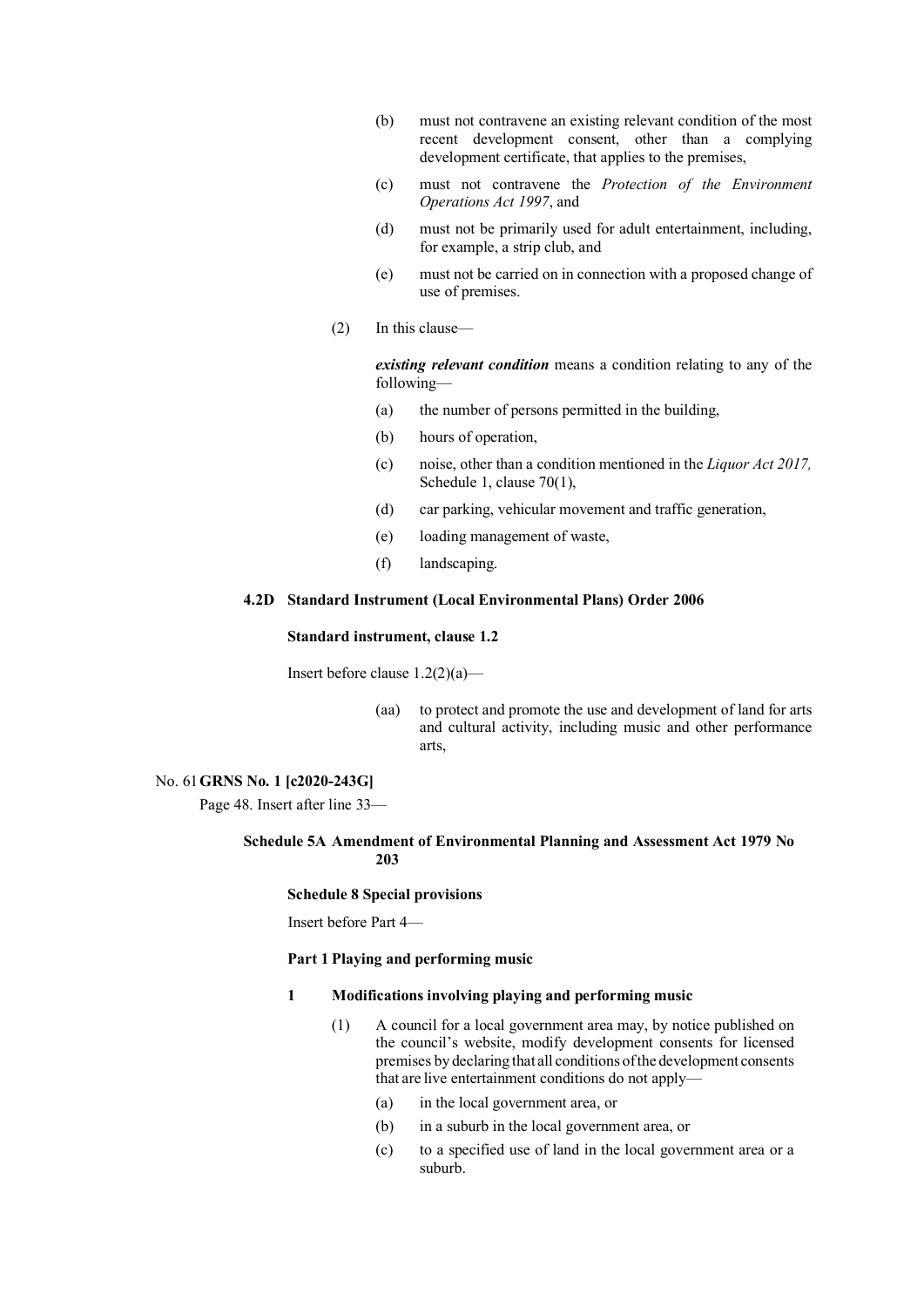- (2) Before publishing a notice under subclause (1), the council must—
	- (a) publish on the council's website, and in other ways the council considers appropriate, a notice that—
		- (i) states the council proposes to modify the development consent, and
		- (ii) gives details of the conditions that will be affected by the modification, and
		- (iii) invites submissions from the community about the proposed modification within the period, not less than 14 days after the day the notice is published, stated in the notice, and
	- (b) consider any submissions received in accordance with the notice and the impact of the proposed modification on the community.
- (3) The notice is taken to have effect on the day the notice is published, or a later date specified by the notice.
- (4) A condition to which the notice relates ceases to have effect from the time the notice takes effect.
- (5) Section 4.55 does not apply to a modification under this clause.
- (6) In this clause—

# *live entertainment condition*—

- (a) means a condition mentioned in the *Liquor Act 2007*, Schedule 1, clause  $70(1)(a)$ –(h), but
- (b) does not include a condition relating to noise.

# **Schedule 5B Amendment of Standard Instrument (Local Environmental Plans) Order 2006**

# **Standard instrument**

Insert after clause 5.19—

# **5.20 Standards that cannot be used to refuse consent—playing and performing music [compulsory]**

- (1) The consent authority must not refuse consent to development in relation to licensed premises on the following grounds—
	- (a) the playing or performance of music, including the following—
		- (i) the genre of music played or performed, or
		- (ii) whether the music played or performed is live or amplified, or
		- (iii) whether the music played or performed is original music, or
		- (iv) the number of musicians or live entertainment acts playing or performing, or
		- (v) the type of instruments played,
	- (b) whether dancing occurs,
	- (c) the presence or use of a dance floor or another area ordinarily used for dancing,
	- (d) the direction in which a stage for players or performers faces,
	- (e) the decorations to be used, including, for example, mirror balls, or lighting used by players or performers.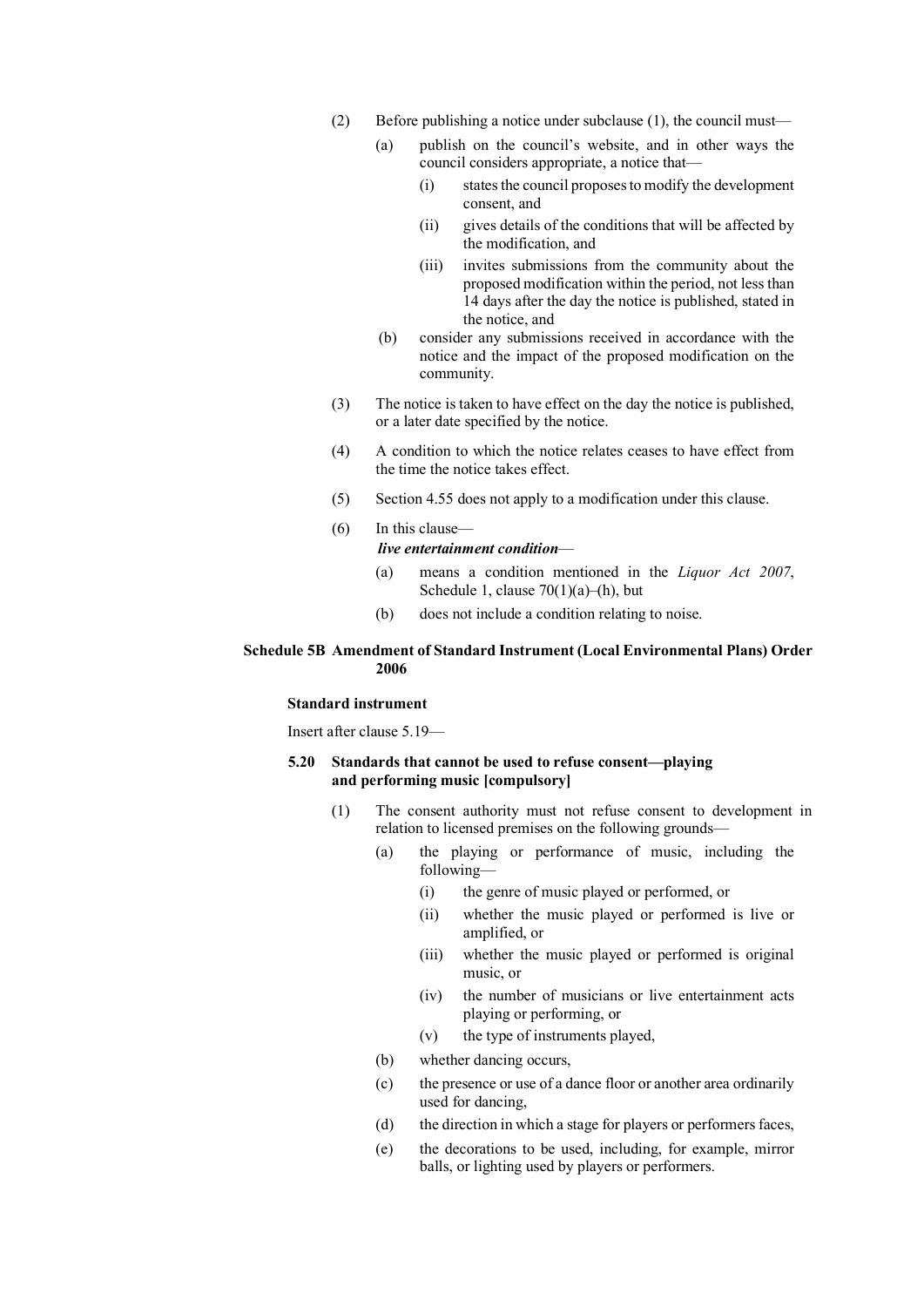- (2) The consent authority must not refuse consent to development in relation to licensed premises on the grounds of noise caused by the playing or performance of music, if the consent authority is satisfied the noise may be managed and minimised to an acceptable level.
- (3) In this clause *licensed premises* has the same meaning as in the *Liquor Act 2007*.

#### No. 62**GOVT No. 1 [c2020-174E]**

Page 48. Insert after line 33—

# **Schedule 6 Amendment of Roads Act 1993 No 33**

### **[1] Part 9, Division 1**

Omit the heading. Insert instead—

## **Division 1 Use of roads for food or drink premises**

## **[2] Section 125**

Omit the section. Insert instead—

# **125 Approval to use road for food or drink premises**

- (1) A roads authority may grant an approval that allows a person who operates food or drink premises adjacent to a public road to use part of the public road for the purposes of the food or drink premises.
- (2) However, a roads authority may not grant an approval in relation to the use of a classified road without the agreement of Transport for NSW.
- (3) A roads authority may grant an approval on the conditions, including conditions about payments in the nature of rent, decided by the roads authority.
- (4) A roads authority may grant an approval for the term decided by the roads authority, but not more than—
	- (a) for an approval for the use of a footway of a public road—7 years, or
	- (b) for an approval for the use of any other part of a public road— 12 months.
- (5) A roads authority may terminate, or temporarily suspend, an approval granted by the roads authority under this section—
	- (a) immediately, if in the roads authority's opinion, it is necessary for safety reasons, or
	- (b) otherwise—if the roads authority has given the holder of the approval at least 7 days written notice.
- (6) Unless sooner terminated, an approval lapses on the earlier of the following—
	- (a) the end of its term,
	- (b) if the part of the public road the subject of the approval ceases to be used for the purposes of food or drink premises, when the use for that purpose ceases.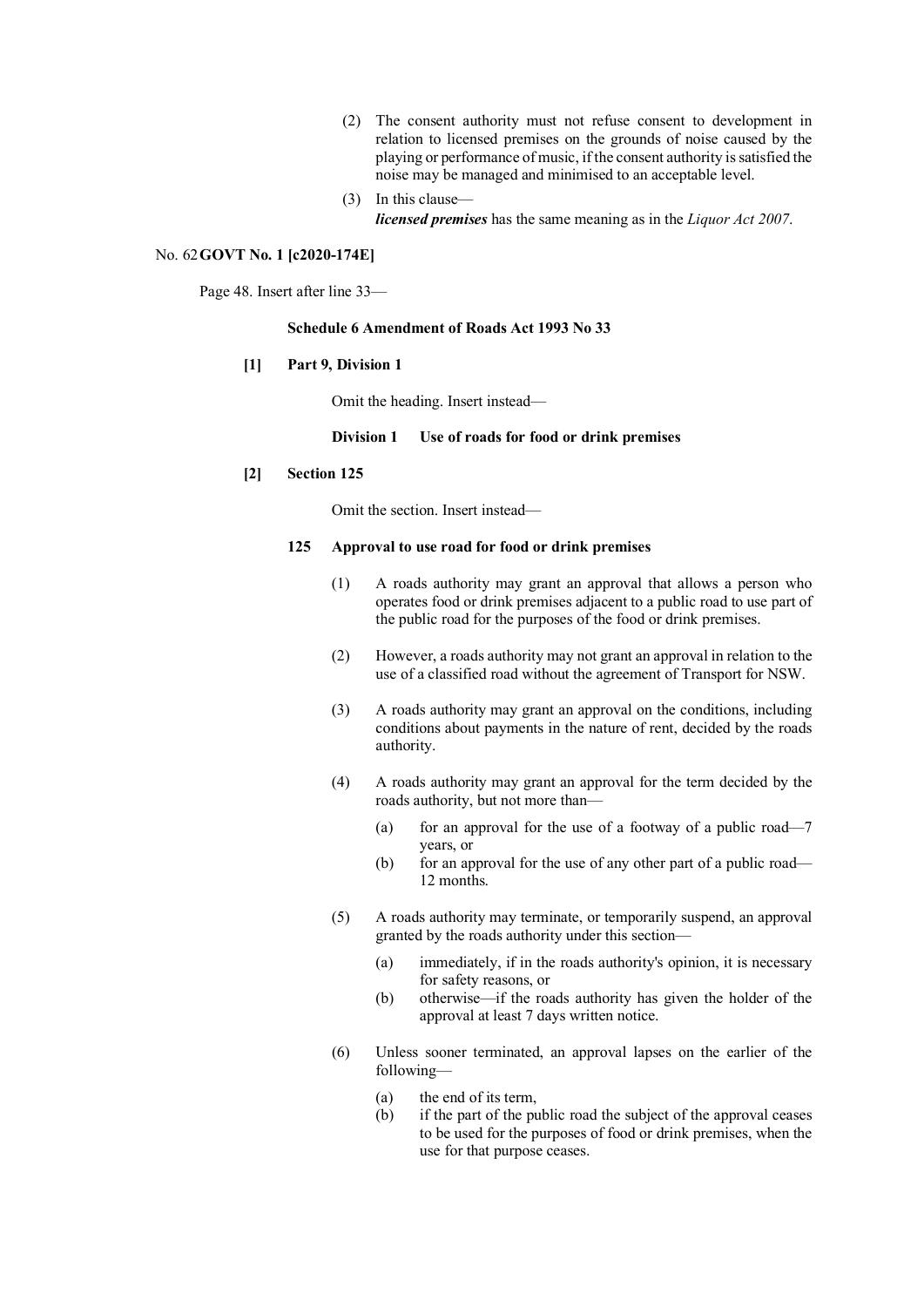#### **[3] Section 126 Authority to erect structures**

Omit section 126(1). Insert instead—

- (1) A roads authority that grants an approval under section 125 may—
	- (a) authorise the holder of the approval to erect, place or maintain structures, furniture or other things in, on or over any part of the road the subject of the approval, or
	- (b) at the request and cost of the holder of the approval, erect, place or maintain structures, furniture or other things in, on or over any part of the road the subject of the approval.

# **[4] Section 126(2)**

Omit "council". Insert instead "roads authority".

# **[5] Section 126(2)**

Omit "footway". Insert instead "public road".

### **[6] Section 127 Effect of approval**

Omit "footway for the purposes of a restaurant" from section 127(a).

Insert instead "public road for the purposes of food or drink premises".

# **[7] Section 127(b)**

Omit the paragraph. Insert instead—

(b) the erection, placement or maintenance of structures, furniture or other things on the public road authorised by the roads authority under section 126(1),

# **[8] Section 248 Evidentiary certificates**

Omit "of a footway" from section 248(1)(e). Insert instead "of a public road".

### **[9] Section 248(1)(e)**

Omit "for a footway restaurant".

Insert instead "for food or drink premises under section 125".

# **[10] Schedule 2 Savings, transitional and other provisions**

Insert after clause 80—

### **Part 8 Provision consequent on enactment of Liquor Amendment (24 hour Economy) Act 2020**

# **81 Approvals under section 125**

(1) An approval under section 125 that was in force immediately before the commencement continues in force after the commencement, on the same conditions and for the same term, as if it had been granted after the commencement.